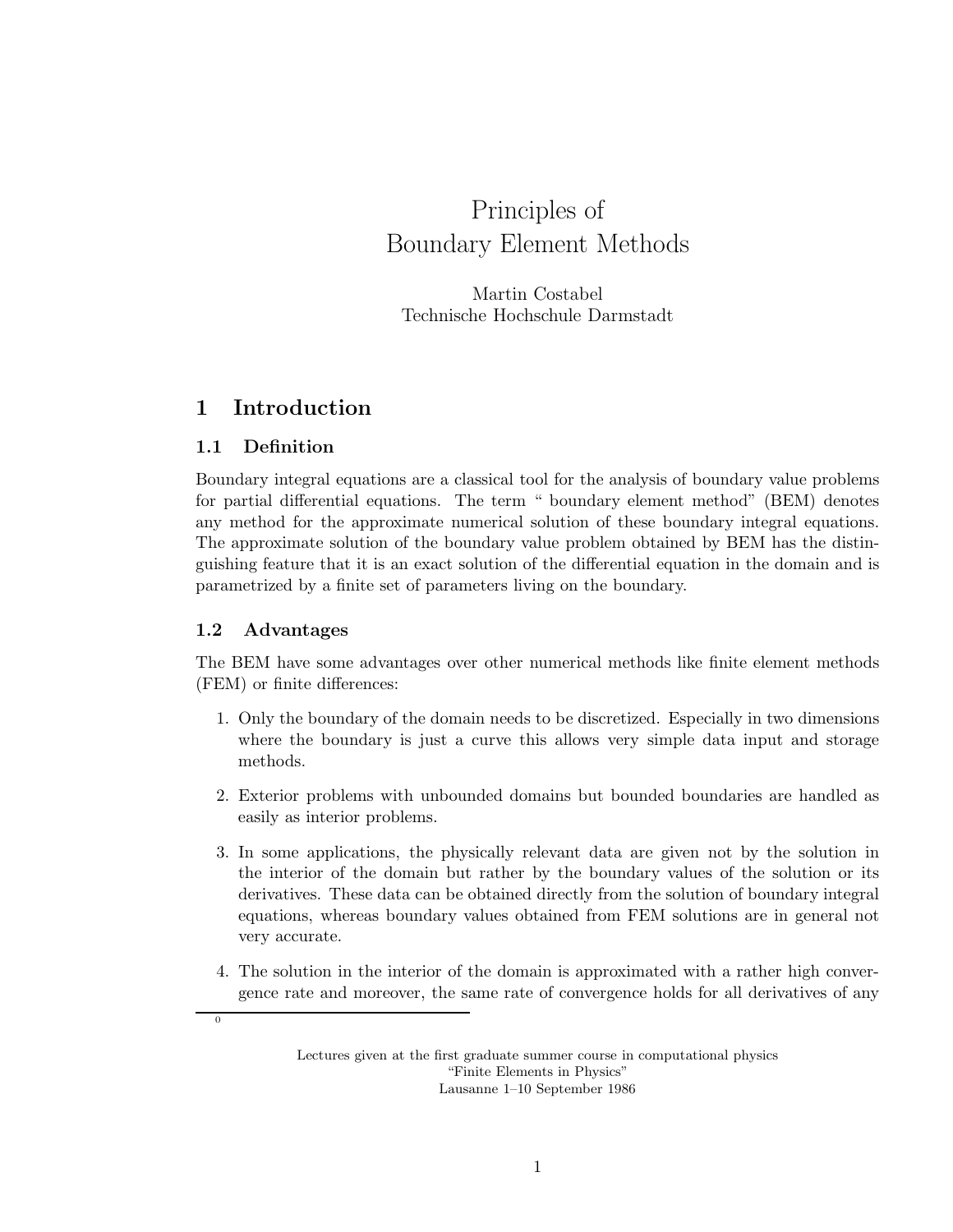order of the solution in the domain. There are difficulties, however, if the solution has to be evaluated close to, but not on the boundary.

### 1.3 Difficult parts

Some main difficulties with BEM are the following:

- 1. Boundary integral equations require the explicit knowledge of a fundamental solution of the differential equation. This is available only for linear partial differential equations with constant or some specifically variable coefficients. Problems with inhomogeneities or nonlinear differential equations are in general not accessible by pure BEM. Sometimes, however, a coupling of FEM and BEM proves to be useful, see section 7.
- 2. For a given boundary value problem there exist different boundary integral equations and to each of them several numerical approximation methods. Thus every BEM application requires that several choices be made. To evaluate the different possibilities, one needs a lot of mathematical analysis. Although the analysis of BEM has been a field of active research in the past decade, it is by no means complete. Thus there exist no error estimates for several methods that are widely used. From a mathematical point of view, these methods, which include very popular ones for which computer codes are available, are in an experimental state, and there might exist problems of reliability.
- 3. The reason for the difficulty of the mathematical analysis is that boundary integral equations frequently are not ordinary Fredholm integral equations of the second kind. The classical theory of integral equations and their numerical solution concentrates on second kind integral equations with regular kernel, however. Boundary integral equations may be of the first kind, and the kernels are in general singular. If the singularities are not integrable, one has to regularize the integrals which are then defined in a distributional sense. The theoretical framework for such integral equations is the theory of pseudodifferential operators. This theory was developed 20 years ago and is now a classical part of Mathematical Analysis [16, 19], but it is still not very popular within Applied Mathematics.
- 4. If the boundary is not smooth but has corners and edges, then the solution of the boundary value problem has singularities at the boundary. This happens also if the boundary conditions are discontinuous, e.g. in mixed boundary value problems. BEM clearly have to treat these singularities more directly than FEM. Because the precise shape of the singularities frequently contains important information, e.g. stress intensity factors in fracture mechanics, this is a positive aspect of BEM. But besides practical problems with the numerical treatment of these singularities, non-smooth domains also present theoretical difficulties. These have so far been satisfactorily resolved only for two-dimensional problems. The analysis of BEM for three-dimensional domains with corners and edges is still in a rather incomplete stage.

### 1.4 Literature

The usefulness of BEM in engineering problems is documented in a literature that amounts to several thousand pages every year. I will not attempt to give an overview of the wide range of possible applications. One can find such an overview e.g. in one of the proceedings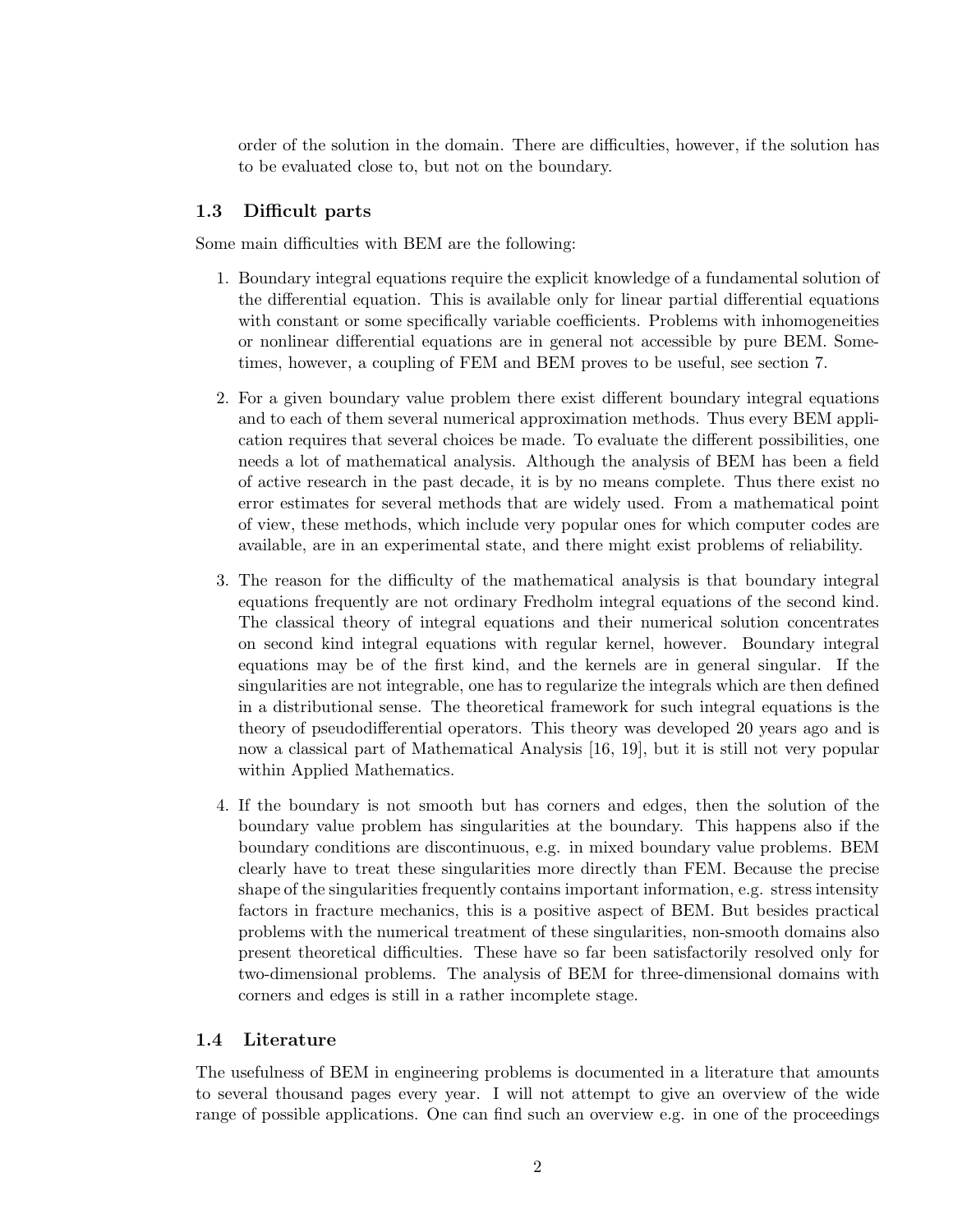of the annual conference on Boundary Elements [5] or in the books[4] or [8]. A review of BEM computer codes can be found in [17]. Introductions to the theory and applications of BEM can e.g. be found in the books [7, 6, 9, 29] or in[25, 24].

### 1.5 Contents

In the following sections I shall first describe the general structure of a BEM application and illustrate it with the simple example of the Dirichlet problem from potential theory.

Section 3 contains a general method for deriving boundary integral equations for general elliptic boundary value problems.

Section 4 describes boundary integral equations for examples from scattering theory, elasticity theory, and heat conduction.

Discretization methods and their convergence are described in section 5, and section 6 contains some remarks on the treatment of singularities in BEM. The final section 7 contains a short description of the coupling of FEM and BEM in terms of a (new) symmetric method, for which also a convergence proof is given.

Acknowledgement. The present notes could only be prepared on the basis of several survey articles and lectures by Prof. Dr. W. L. Wendland. Section 7 was inspired by the stimulating atmosphere and discussions at the summer school in Lausanne, whose organizers and participants I am indebted to.

### 2 The structure of a BEM application

### 2.1 A scheme

A typical application of BEM consists of the following parts:

- Mathematical model
- Representation formula
- Boundary integral equation
- Boundary elements
- Discrete equations
- Solution of the linear system
- Interpretation

### 2.2 Discussion of the scheme

For the following discussion of these parts, the Dirichlet problem for Laplace's equation will be used as an illustration.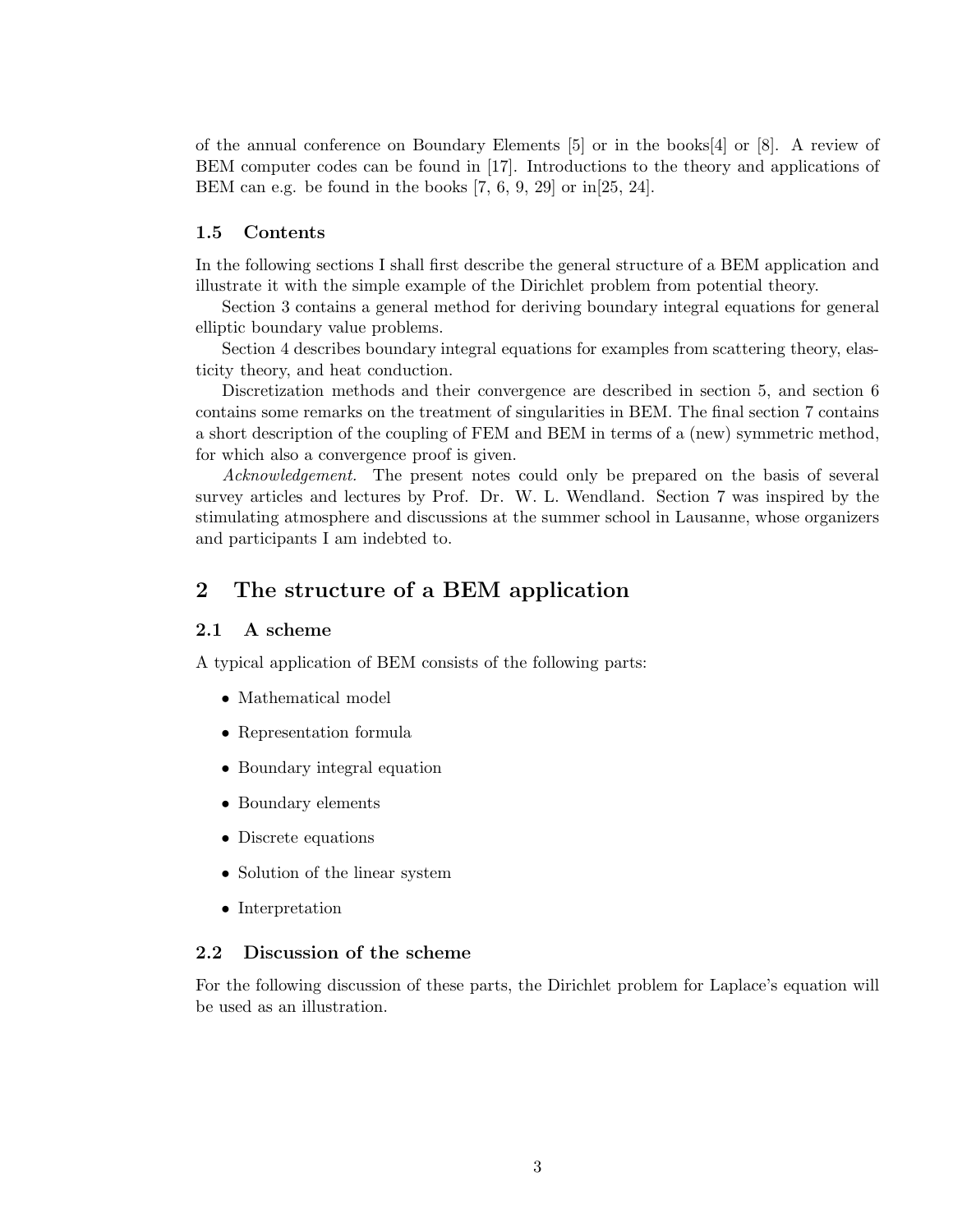### 2.2.1

The mathematical model is a boundary value problem for a partial differential equation. An example is the Dirichlet problem

$$
\Delta u = 0 \quad \text{in a domain } \Omega \subset R^n \tag{2.1}
$$

 $u = g$  on the boundary  $\Gamma := \partial \Omega$ . (2.2)

It is convenient to have a homogenenous differential equation and inhomogeneous boundary data. A necessity is to know explicitly a fundamental solution of the differential equation. In the example one has the fundamental solution

$$
\gamma(x,y) = -\frac{1}{2\pi} \log|x-y| \quad (x, y \in R^2) \quad \text{for } n=2
$$
  

$$
\gamma(x,y) = \frac{1}{4\pi|x-y|} \quad (x, y \in R^3) \quad \text{for } n=3.
$$

Fundamental solutions are known for equations with constant coefficients where they can be computed by Fourier transformation, and for some elliptic equations with analytic coefficients, e.g. the Laplace-Beltrami equation on the sphere.

#### 2.2.2

The next step is to represent the solution of the partial differential equation in the domain by means of boundary potentials. Such representation formulas are well known for the classical boundary value problems of mathematical physics, e.g. Green's third identity for potential theory, Betti's formula for elasticity theory, and the Stratton-Chu formula for electrodynamics. In potential theory we have

$$
u(x) = \int_{\Gamma} \partial_{n(y)} \gamma(x, y) [u(y)]_{\Gamma} do(y) - \int_{\Gamma} \gamma(x, y) [\partial_n u(y)]_{\Gamma} do(y)
$$
\n(2.3)

for  $x \in R^n \setminus \Gamma$ .

Here  $\partial_n$  denotes the normal derivative taken with respect to the exterior normal on Γ, do is the surface measure on  $\Gamma$ , and u is supposed to be a harmonic function regular both in  $\Omega$  and the exterior domain  $R^n \setminus \overline{\Omega}$ , having i.g. different boundary values on both sides of Γ, whose jump across  $\Gamma$  is denoted by  $[\cdot]_{\Gamma}$ :

$$
[v(x)]_{\Gamma} := v_{|R^n \setminus \Omega}(x) - v_{|\overline{\Omega}}(x) \qquad (x \in \Gamma).
$$

Thus u is represented as the sum of a double layer and a simple layer potential. If consider ered in  $\Omega$  alone, the representation formula (2.3) can take various different forms depending on assumptions on u in  $R^n \setminus \Omega$ . Each of these forms gives rise to a different BEM, so one has to make a choice here. Most common are the following:

1. Supposing  $u_{|R^n \setminus \Omega} \equiv 0$ , one obtains

$$
u(x) = -\int_{\Gamma} \partial_{n(y)} \gamma(x, y) u(y) d\sigma(y) + \int_{\Gamma} \gamma(x, y) \partial_{n} u(y) d\sigma(y) \qquad (x \in \Omega) \tag{2.4}
$$

The BEM derived from this is called "method of Green's formula" or "direct method". The densities of the simple and double layer on the boundary are the normal derivative of the solution and the solution, respectively, on the boundary. Thus these layers have a "direct" interpretation in terms of the solution.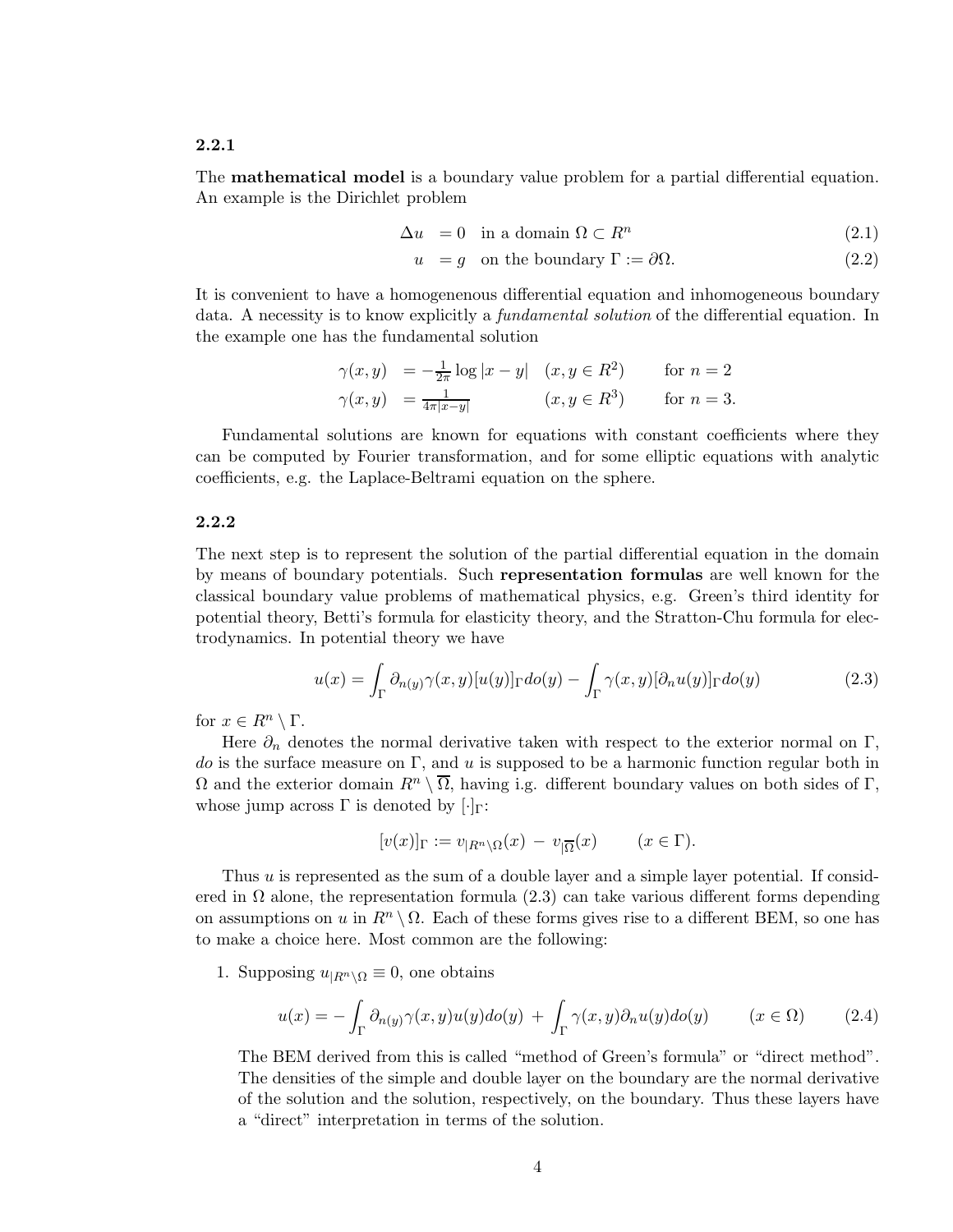2. Supposing  $[u]_{\Gamma} \equiv 0$ , one obtains a simple layer representation

$$
u(x) = \int_{\Gamma} \gamma(x, y)\psi(y)d\sigma(y) \qquad (x \in \Omega)
$$
\n(2.5)

with an unknown density  $\psi$ .

3. Supposing  $[\partial_n u]_{\Gamma} \equiv 0$ , one obtains a double layer representation

$$
u(x) = \int_{\Gamma} v(y) \partial_n \gamma(x, y) d\sigma(y) \qquad (x \in \Omega)
$$
 (2.6)

with an unknown density  $v$ .

Sometimes also a suitable linear combination of simple and double layer potentials will be useful.

#### 2.2.3

The representation formulas give the solution u in the interior of the domain  $\Omega$ . If one takes boundary values in the representation formula, one obtains boundary integral equations. Here one can i.g. also choose between different possibilities. In our example, these are as follows:

In the "indirect methods" 2. and 3. above, one will insert the representation formulas (2.5) or (2.6) into the boundary condition (2.2). One has to take into account the well-known "jump relations" which arise from the fact that the gradient of  $\gamma$  has a strong singularity and is not integrable on Γ.

The simple layer potential  $\int_{\Gamma} \gamma(x, y) \psi(y) d\sigma(y)$  is continuous across  $\Gamma$ , thus (2.5) yields the integral equation

$$
V\psi(x) := \int_{\Gamma} \gamma(x, y)\psi(y)d\sigma(y) = g(x) \quad \text{on } \Gamma.
$$
 (2.7)

This is a Fredholm integral equation of the first kind with a weakly singular kernel.

For the double layer potential (2.6) there holds

$$
u(x) = -\frac{1}{2}v(x) + \int_{\Gamma} v(y)\partial_{n(y)}\gamma(x,y)d\sigma(y) =: -\frac{1}{2}v(x) + Kv(x) \quad \text{on } \Gamma.
$$

Here the integral on  $\Gamma$  has to be understood in the principal value sense, but it turns out that for smooth boundaries the kernel is continuous. Therefore, the integral equation arising from  $(2.6)$ ,

$$
\left(-\frac{1}{2} + K\right)v = g\tag{2.8}
$$

is a Fredholm integral equation of the second kind. (In fact it was, together with its adjoint, the starting point of the whole theory of integral equations as developed by C.Neumann, I.Fredholm, and D.Hilbert in 1870–1910.) Note, however, that in the presence of edges and corners, (2.8) has a strongly singular kernel and is no longer a Fredholm integral equation.

The representation formula (2.4) admits two ways of approaching the boundary:

If one considers just  $u_{\mid \Gamma}$ , one obtains

$$
u = \frac{1}{2}u - Ku + V(\partial_n u) \quad \text{on } \Gamma.
$$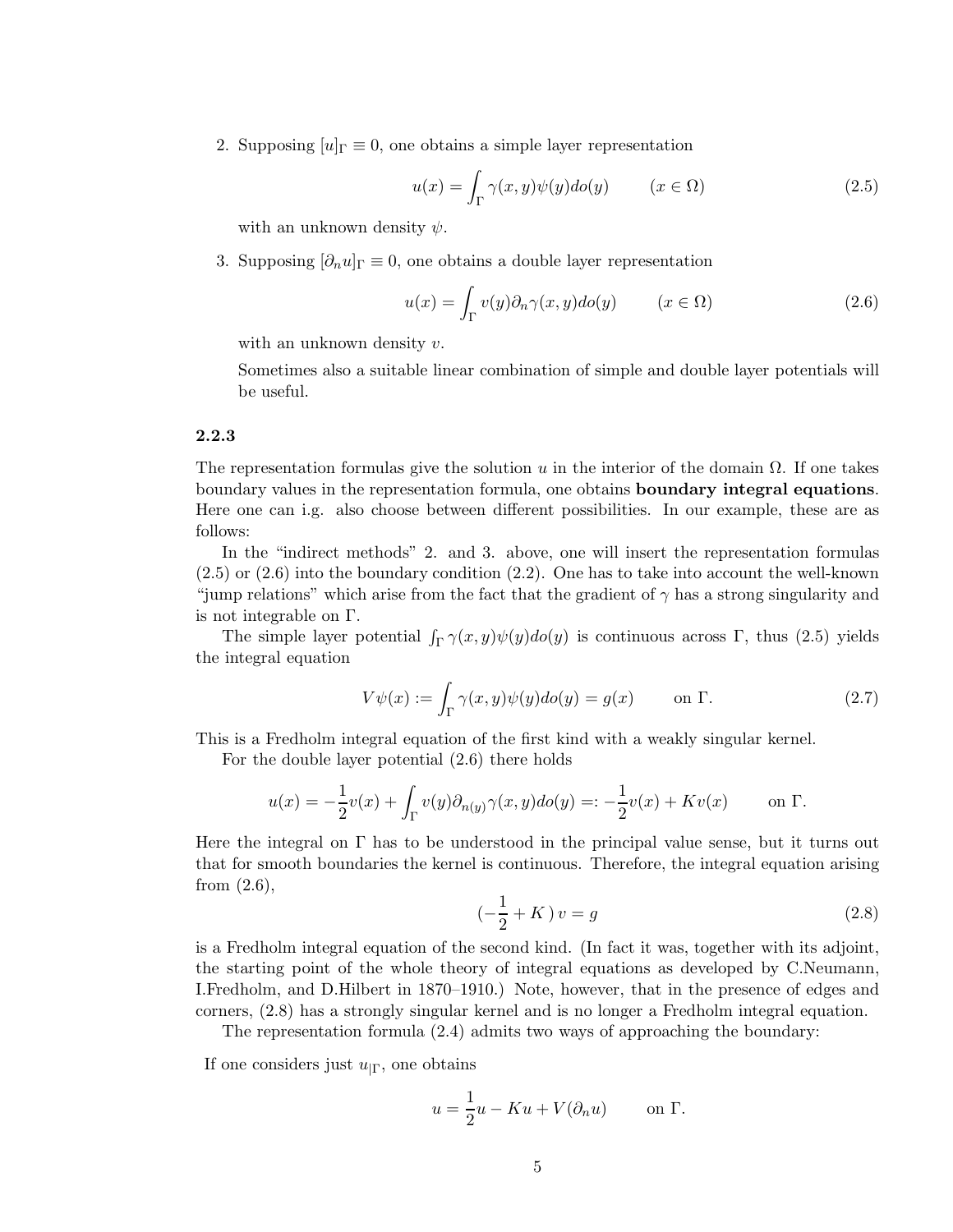But one can also take  $\partial_n u_{\vert \Gamma}$  and observe the jump relations:

The normal derivative of the double layer potential is continuous across  $\Gamma$ , if the boundary and the density are smooth, and for  $x \in \Gamma$ 

$$
\partial_{n(x)} \int_{\Gamma} \gamma(x, y) \psi(y) d\sigma(y) = \frac{1}{2} \psi(x) + \int_{\Gamma} \partial_{n(x)} \gamma(x, y) \psi(y) d\sigma(y) =: \frac{1}{2} \psi(x) + K' \psi(x).
$$

Here,  $K'$  is the adjoint operator of  $K$  above. Thus one obtains

$$
\partial_n u = Du + \frac{1}{2}\partial_n u + K'\partial_n u \qquad \text{on } \Gamma,
$$

where

$$
Du(x) := -\partial_{n(x)} \int_{\Gamma} \partial_{n(y)} \gamma(x, y) u(y) d\sigma(y) \qquad \text{on } \Gamma
$$

is the normal derivative of the double layer potential. The "integral operator" D has a hypersingular kernel.

We have now found the two relations on Γ

$$
\left(\frac{1}{2} + K\right)u = V(\partial_n u) \tag{2.9}
$$

$$
Du = (\frac{1}{2} - K')(\partial_n u). \tag{2.10}
$$

Both relations together express simply the fact that the two functions  $u_{\Gamma}$  and  $\partial_n u_{\Gamma}$ , the "Cauchy data" of u, are derived from a function u that satisfies the differential equation  $(2.1)$ in  $\Omega$ . A method to derive such relations for more general elliptic equations is described in section 3.

Now either one of the equations  $(2.9)$ ,  $(2.10)$  together with the boundary condition  $(2.2)$ can be used to determine  $\partial_n u_{\Gamma}$  and thus, with the representation formula (2.4), to solve the Dirichlet problem. From (2.9) one obtains

$$
V(\partial_n u) = \left(\frac{1}{2} + K\right)g,\tag{2.11}
$$

an integral equation of the first kind with the same kernel as in  $(2.7)$ . From  $(2.10)$  one obtains

$$
(\frac{1}{2} - K')(\partial_n u) = D g,
$$
\n(2.12)

an integral equation of the second kind with the adjoint kernel of (2.8).

Any one of the four integral equations  $(2.7), (2.8), (2.11),$  or  $(2.12)$  can equally well be used for the numerical solution of the Dirichlet problem.

It is an easy exercise to write down the corresponding integral equations for the Neumann problem where  $\partial_n u$  is given on Γ, and also for the Robin problem where a linear combination of u and  $\partial_n u$  is given on Γ, and even for mixed boundary value problems where on different parts of Γ different boundary conditions are satisfied. In each case, only the four operators V, D, K, and K' appearing in  $(2.9)$  are involved.

Two final remarks on the variety of boundary integral equations:

• In representation formulas like  $(2.4)$ ,  $\gamma$  can be any fundamental solution. Thus if  $\Gamma$  has a simple geometry that allows to find a fundamental solution which vanishes on parts of Γ, the integrals may simplify considerably. For instance, if  $\gamma$  is the *Green function* of  $\Omega$  (which is known e.g. for balls or half spaces), then  $\gamma(x,y) \equiv 0$  for  $y \in \Gamma$ , hence the direct method in this case coincides with the method of double layer representation.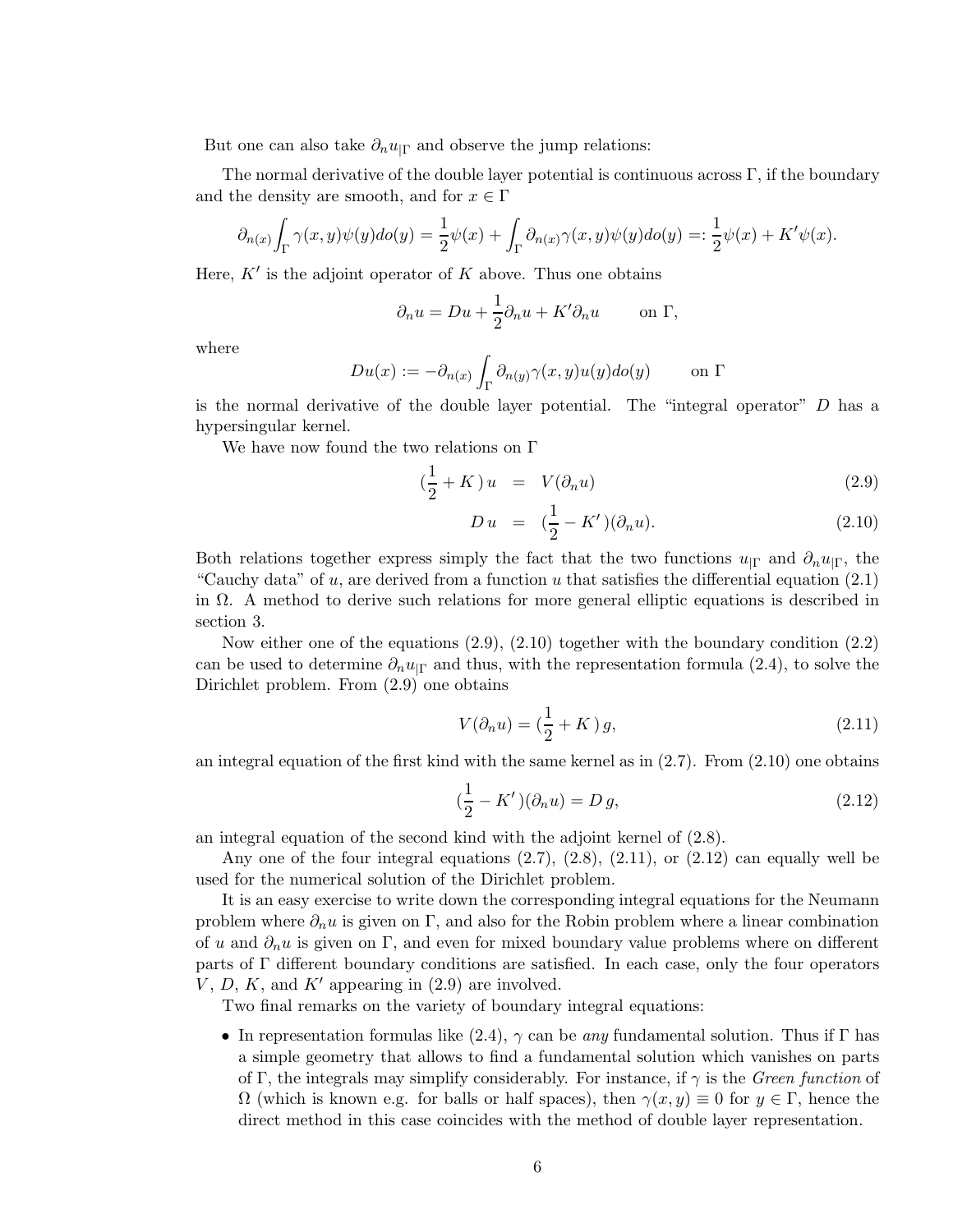• If  $\Gamma$  is an open surface which does not separate  $R<sup>n</sup>$  into two disjoint domains, one has no choice but has to work with (2.3) directly. This rules out all integral equations of the second kind and leaves for the Dirichlet problem the integral equation of the first kind with the operator V and for the Neumann problem the integral equation of the first kind with the operator  $D$  (see [22, 23]). Such situations occur in crack problems or in screen scattering problems.

#### 2.2.4

For the numerical solution of the boundary integral equations one needs functions on the boundary that depend on a finite set of parameters, i.e. a finite dimensional function space on Γ. One can choose globally defined functions like spherical harmonics or polynomials, but for the proper BEM these trial functions are finite element functions on the boundary, the **boundary elements**. One assumes that  $\Gamma$  can be decomposed into a finite number of subsets each of which has a regular parameter representation by some parameter domain in  $R^{n-1}$ . Then one chooses regular partitions of the parameter domains and correspending finite element functions, e.g. a  $S_h^{k,m}$  $h_h^{k,m}$  family in the sense of Babuška and Aziz [2]. Using the parameter representations, one transfers these functions to the boundary. If the parameter representation is not explicitly known but the boundary itself has also to be approximated, one uses the approximate coordinate representations. The order of the polynomial basis functions in these approximations of course has to be chosen in correspondence to the order of the Sobolev spaces in which the solution of the boundary integral equation is looked for and also to the kind of discretization scheme that is chosen. Here it is useful to have asymptotic error estimates in order to make the right choice. This will be discussed in section 5.

If, in the presence of corners and edges, one knows which singularities appear in the solution, then one can build them into the space of trial functions as in FEM, either by using a suitable nonuniform partition or by augmenting the space of trial functions by some singular functions, i.e. using singular boundary elements.

#### 2.2.5

The finitely many parameters determining the approximate solution are computed from finitely many linear equations. There are three main methods to generate this system of discrete equations: Collocation, Galerkin's method, and the least squares method.

If we have a boundary integral equation

$$
Au = f \qquad \text{on } \Gamma \tag{2.13}
$$

and we seek an approximate solution

$$
u_h(x) = \sum_{j=1}^{N} \gamma_j \mu_h^j(x)
$$
\n(2.14)

with basis functions  $\{\mu_k^j\}$  $h[j] = 1, \ldots, N$ , then these methods for obtaining a linear system for the unknown coefficients  $\{\gamma_j | j = 1, \ldots, N\}$  are the following:

1. For the **collocation method** one chooses a suitable set  $\{x_j | j = 1, \ldots, N\} \subset \Gamma$  of collocation points and requires that the equation (2.13) is satisfied in these points. This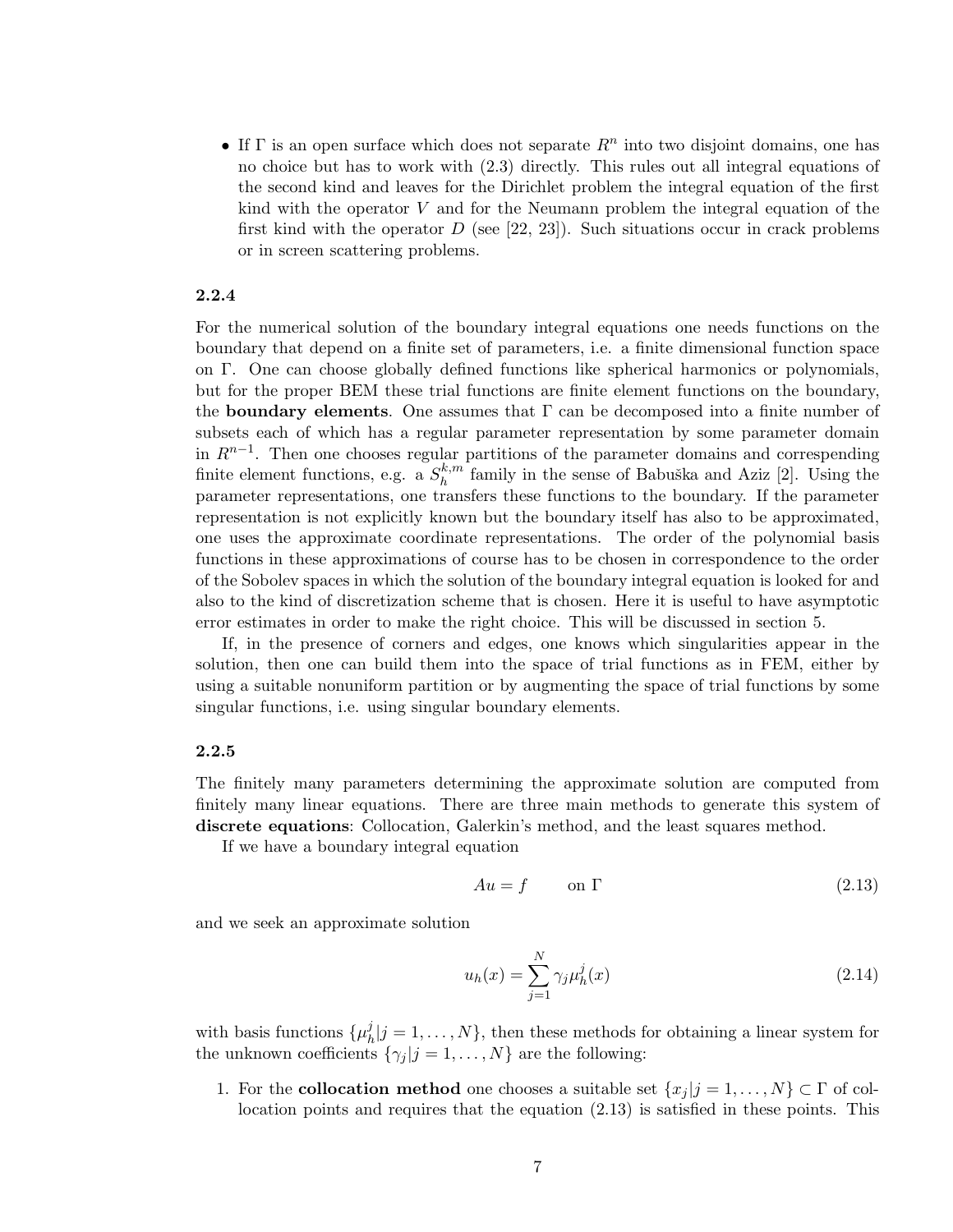gives the system

$$
\sum_{j=1}^{N} (A\mu_h^j)(x_k) \gamma_j = f(x_k) \qquad (k = 1, ..., N). \qquad (2.15)
$$

2. For the Galerkin method one multiplies (2.13) for  $u<sub>h</sub>$  with test functions from a finite dimensional function space, integrates over  $\Gamma$  and equates the integrals. In the proper Galerkin method, test and trial functions are the same, hence this gives the system

$$
\sum_{j=1}^{N} (\mu_h^k, A \mu_h^j) \gamma_j = (\mu_h^k, f) \qquad (k = 1, ..., N)
$$
 (2.16)

where the brackets  $(\cdot, \cdot)$  denote the  $L^2(\Gamma)$  inner product, i.e.

$$
(f,g):=\int_\Gamma \overline{f(x)}g(x)do(x).
$$

3. In the least squares method one minimizes  $Au_h - f$  in the  $L^2(\Gamma)$  norm. The resulting equations are those for a Galerkin (-Petrov) method with  $\{A\mu_h^k | k = 1, \ldots, N\}$  as a basis for the test functions:

$$
\sum_{j=1}^{N} (A\mu_h^k, A\mu_h^j) \gamma_j = (A\mu_h^k, f) \qquad (k = 1, ..., N). \qquad (2.17)
$$

The coefficient matrix in these methods has to be computed using numerical integration. Here the collocation method is the simplest one because it involves only one integral whereas Galerkin's method needs two and the least squares method three integrations. This may be the reason why collocation is most frequently used in the applications. It has also some drawbacks, however:

The coefficient matrix in the least squares method is always symmetric and, if (2.13) is uniquely solvable, even positive definite. A careful choice of the boundary integral operator can yield a positive definite selfadjoint operator A or at least a positive definite principal part. For instance, the first kind operators  $V$  and  $D$  from potential theory are selfadjoint and, in  $R^3$ , positive definite. In the Galerkin method, then the coefficient matrix will also be positive selfadjoint. The coefficient matrix for the collocation method is never symmetric.

Convergence proofs and asymptotic error estimates are available

- for least squares methods under the general condition of *ellipticity* for the operator  $A$ ,
- for Galerkin methods under the somewhat stronger condition of *strong ellipticity* for the operator A,
- for collocation methods only in 2 dimensions for *strongly elliptic* operators A and *smooth* domains (apart from some very special recent results [14, 10]) and in higher dimensions only for Fredholm integral equations of the second kind (for which, on the other hand, there exist also a lot of other numerical methods, e.g. the well-known Nyström method, see [3]).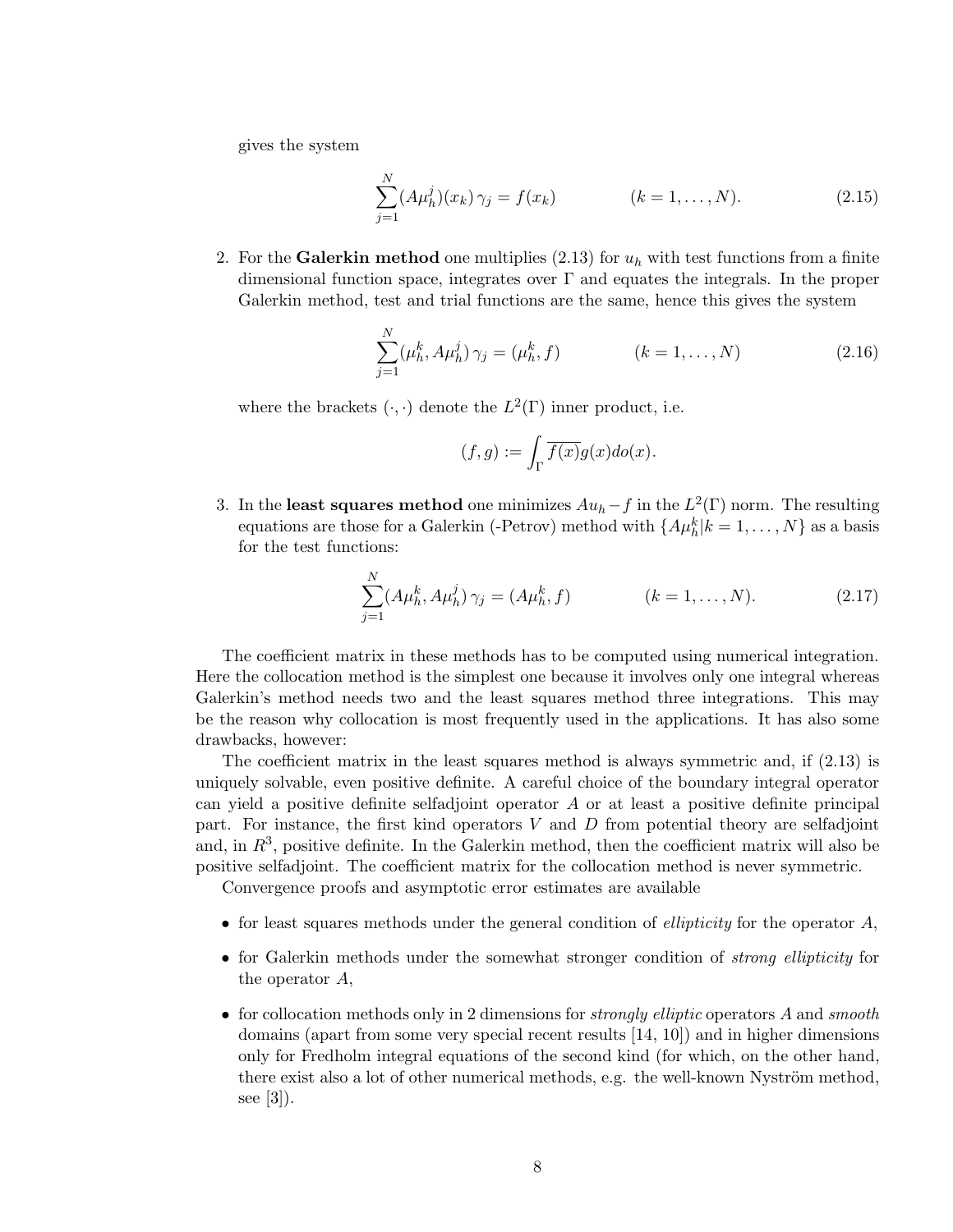The integrations in the computation of the coefficient matrix have to be done numerically. This requires another choice which, however, depends very much on the specific problem at hand. A common problem is the evaluation of singular integrals, and the usual recipe is to split off the main singularities and try to evaluate the corresponding integrals analytically, while the less singular remainder is computed with the use of a suitable quadrature formula. The order of this quadrature formula should be chosen in accordance with the asymptotic order of convergence for the chosen discretization method.

### 2.2.6

In comparison with the computation of the matrix elements, the solution of the linear system of equations is usually relatively uncomplicated. Note that the matrices are not sparse, so the linear systems solvers developed for FEM are not useful in BEM. In some specific examples, multigrid methods have been analyzed and successfully applied [20]. In general, standard linear systems solvers should suffice, if one exploits symmetry and positive definiteness where available.

### 2.2.7

The postprocessing, i.e. the interpretation of the computed data, is the last step in BEM. The interpolation formula (2.14) gives the solution of the boundary integral equation. In the direct method, this may be already the desired information about the boundary values of the solution of the boundary value problem. If these Cauchy data have to be determined from an indirect method, then another integral operator with singular kernel has to be applied.

If the solution of the boundary value problem in the interior of  $\Omega$  is desired, then the representation formula which was used to derive the boundary integral equation gives the answer. Here only a regular integral has to be evaluated, because the kernel defined by the fundamental solution is, for elliptic and parabolic problems, singular only if the points of integration and of evaluation coincide. Thus this integration has a smoothing effect and suppresses high-frequency errors. In addition, the representation formula may be differentiated and used to compute the derivatives of the solution in the domain.

### 3 Derivation of boundary integral equations

Let P be a linear elliptic differential operator of order  $2m$  with smooth coefficients on  $\mathbb{R}^n$ . Assume that a fundamental solution  $G$  of  $P$  is known, that is

• G is a two-sided inverse of P on functions (or distributions) that vanish outside a compact set,

 $GPu = u = PGu$  for all compactly supported u.

 $\bullet$  G is an integral operator

$$
Gf(x) = \int_{R^n} G(x, y) f(y) dy
$$

with a kernel  $G(x, y)$  that is weakly singular for  $x = y$ .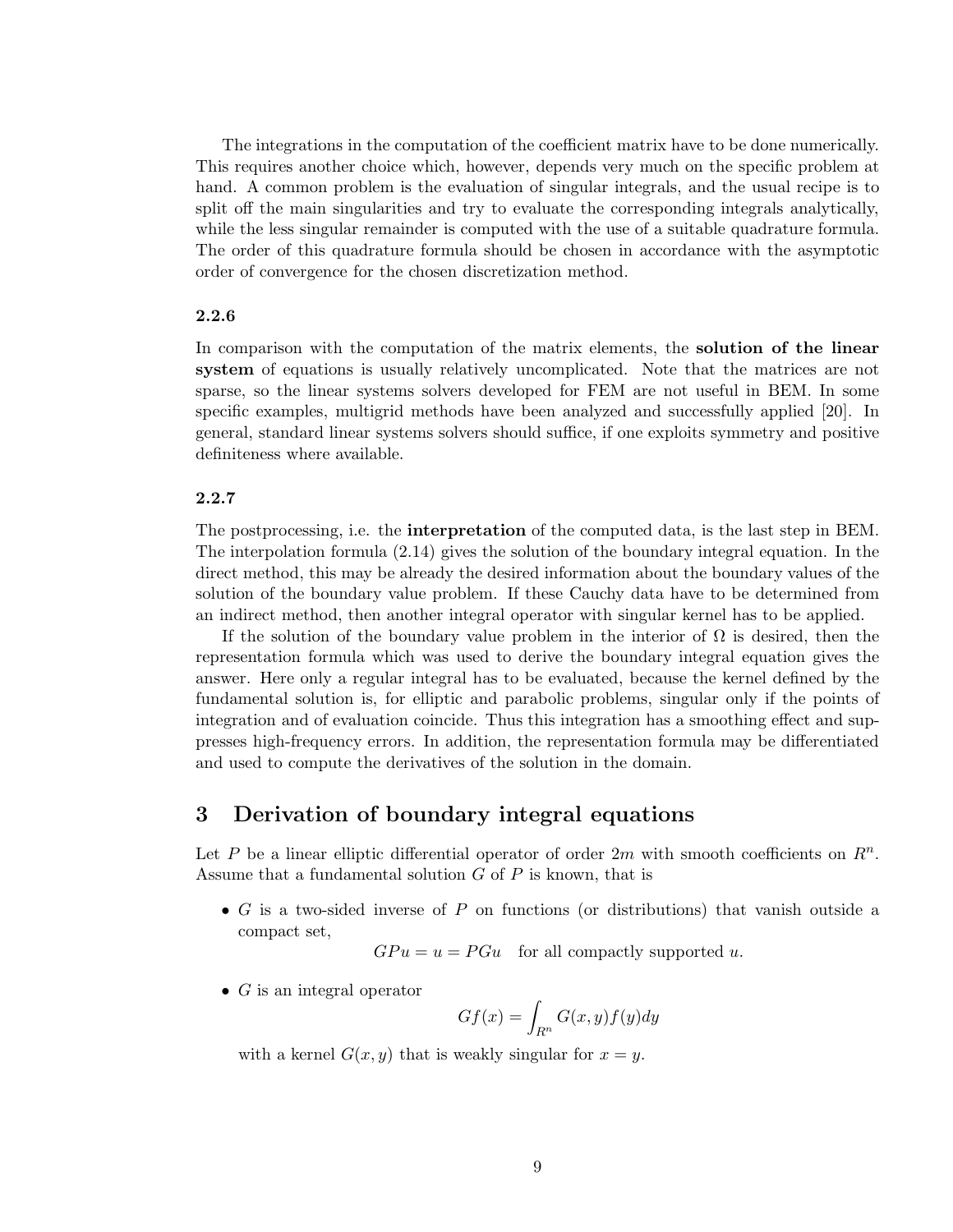In this section we describe the method of the *Calderón projector* to obtain boundary integral equations for boundary value problems fo the following form

$$
Pu = f \quad \text{in } \Omega \subset R^n \tag{3.1}
$$

$$
R\gamma u = g \quad \text{on } \Gamma = \partial\Omega. \tag{3.2}
$$

Here

$$
\gamma u := (\gamma_0 u, \dots, \gamma_{2m-1} u)^\top := (u, \partial_n u, \partial_n^2 u, \dots, \partial_n^{2m-1} u)_{|\Gamma}^\top
$$

are the "Cauchy data" of u, and R is a  $(m \times 2m)$  matrix of differential operators on  $\Gamma$ . Thus the boundary data  $g$  are a  $m$ -component vector function.

### 3.1 Second Green formula

Let  $\Omega_1 := \Omega$  and  $\Omega_2 := R^n \setminus \overline{\Omega}$ . For a function u on  $R^n$  with  $u_{\vert \Omega_j} = u_j$  we write  $[\gamma_k u]_{\Gamma} =$  $\gamma_k u_2 - \gamma_k u_1$  if the Cauchy data  $\gamma_k u_j = \partial_n^k (u_j)_\Gamma$  exist. Here one assumes that in a neighborhood of Γ there exists a unit vector field  $\vec{n}$  that is the normal field exterior to  $\Omega_1$  on Γ, and the higher normal derivatives are defined using this vector field.

Introducing suitable coordinates, one can see that P has a decomposition

$$
P = \sum_{j=0}^{2m} P_j \partial_n^j \tag{3.3}
$$

Here  $P_j$  are differential operators of order  $2m - j$  whose restrictions to  $\Gamma$  contain only tangential derivatives.

For example, the Laplace operator  $P = -\Delta$  is decomposed as

$$
-\Delta = -\Delta_0 - 2H\partial_n - \partial_n^2,
$$

where  $H=\frac{1}{2}$  $\frac{1}{2}$  div  $\vec{n}$  is the mean curvature of  $\Gamma$  and  $\Delta_0$  is the Laplace-Beltrami operator on Γ.

Now we choose a piecewise smooth function u as above such that  $u_j \in C^{\infty}(\overline{\Omega_j})$ . We apply P to u in the distributional sense. One has

$$
Pu = f \quad \text{in } R^n \setminus \Gamma \qquad \text{with } f \in C^\infty(R^n \setminus \Gamma).
$$

Therefore the distribution  $Pu - f$  vanishes on  $R<sup>n</sup> \setminus \Gamma$ . It consists of multiple layers of the form  $v \otimes \partial_n^k \delta_{\Gamma}$  defined by

$$
\langle v \otimes \partial_n^k \delta_{\Gamma} , \varphi \rangle := \int_{\Gamma} v \, \partial_n^k \varphi \, do \qquad \text{for } \varphi \in C^{\infty}(\Gamma).
$$

Here  $\partial_{n}^{\prime k}$  is the formal transpose of the differential operator  $\partial_{n}^{k}$ , hence

$$
\partial_n^{\prime k} = (-1)^k \partial_n^k + \text{ lower order terms.}
$$

The result can be found in detail in [16]. It is the distributional version of the second Green formula:

$$
Pu = f + \sum_{k=0}^{2m-1} \sum_{l=0}^{2m-1-k} P_{k+l+1}[\gamma_l u]_{\Gamma} \otimes \partial_n^k \delta_{\Gamma}.
$$
 (3.4)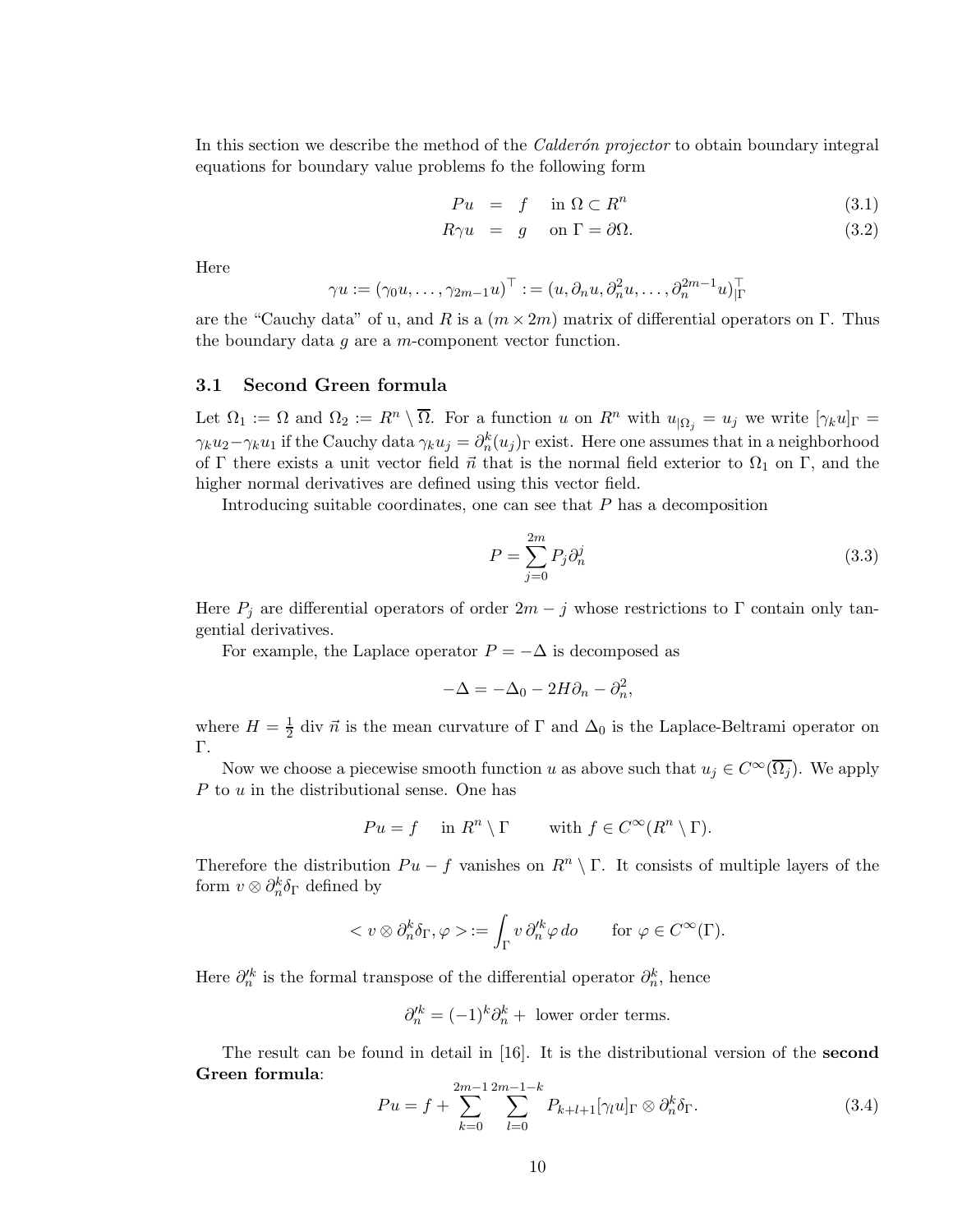If we specialize to  $u_2 \equiv 0$ ,  $u_1 = v$ , and apply (3.4) to a test function  $\varphi$ , we obtain the more familiar equivalent formula

$$
\int_{\Omega} (v^{\top} P' \varphi - (Pv)^{\top} \varphi) dx = \sum_{k=0}^{2m-1} \sum_{l=0}^{2m-1-k} \int_{\Gamma} (P_{k+l+1} \gamma_l v)^{\top} (\partial_n^{\prime k} \varphi) d\sigma.
$$
 (3.5)

Here the superscript  ${}^{\top}$  denotes transposition, because we admit throughout matrix-valued operators  $P$  and vector-valued functions  $u, v$  etc., and  $P'$  is the formal transpose of  $P$ :

$$
\langle Pu, \varphi \rangle = \langle u, P' \varphi \rangle = \int_{\Omega} v^{\top} P' \varphi dx \quad \text{ for } \varphi \in C_0^{\infty}(R^n).
$$

The formulas (3.4) and (3.5) are equivalent, but it is the distributional form (3.4) that is the starting point for the representation formula and boundary integral equations. In the example of the Laplace operator, (3.4) is

$$
-\Delta u = f - [\gamma_1 u]_{\Gamma} \otimes \delta_{\Gamma} + [\gamma_0 u]_{\Gamma} \otimes \partial'_n \delta_{\Gamma}.
$$

In the case of a second order operator (we abbreviate  $\partial_j := \partial/\partial x_j$ )

$$
P = -\sum_{j,k=1}^{n} \partial_j a_{jk} \partial_k + \sum_{j=1}^{n} b_j \partial_j + c \qquad (3.6)
$$

one has a first Green formula

$$
\int_{\Omega} (Pu)^{\top} v \, dx = \Phi_{\Omega}(u, v) - \int_{\Gamma} (\partial_{\nu} u)^{\top} v \, do \tag{3.7}
$$

with

$$
\Phi_{\Omega}(u,v) := \int_{\Omega} \left( \sum_{j,k=1}^{n} (a_{jk} \partial_k u)^{\top} \partial_j v + \sum_{j=1}^{n} (b_j \partial_j u)^{\top} v + (cu)^{\top} v \right) dx
$$

and the conormal derivative

$$
\partial_{\nu}u := \sum_{j,k=1}^{n} n_j a_{jk} \partial_k u.
$$

Here again the coefficients  $a_{jk}$ ,  $b_j$ , and c may be matrix-valued. Then, for example, the equations of linear elasticity can be treated in this way, where then  $\partial_{\nu}$  is the traction operator.

From (3.7) follows the second Green formula

$$
\int_{\Omega} (u^{\top} P' v - (P u)^{\top} v) dx = \int_{\Gamma} ((\partial_{\tilde{\nu}} u)^{\top} v - u^{\top} \widetilde{\partial_{\nu}} v) do \qquad (3.8)
$$

with

$$
\partial_{\tilde{\nu}} u := \partial_{\nu} u - \sum_{j=1}^n n_j b_j u \; ; \; \widetilde{\partial_{\nu}} v := \sum_{j,k=1}^n n_j a_{jk}^{\top} \partial_k.
$$

In the case of elasticity, (3.8) is Somigliana's identity.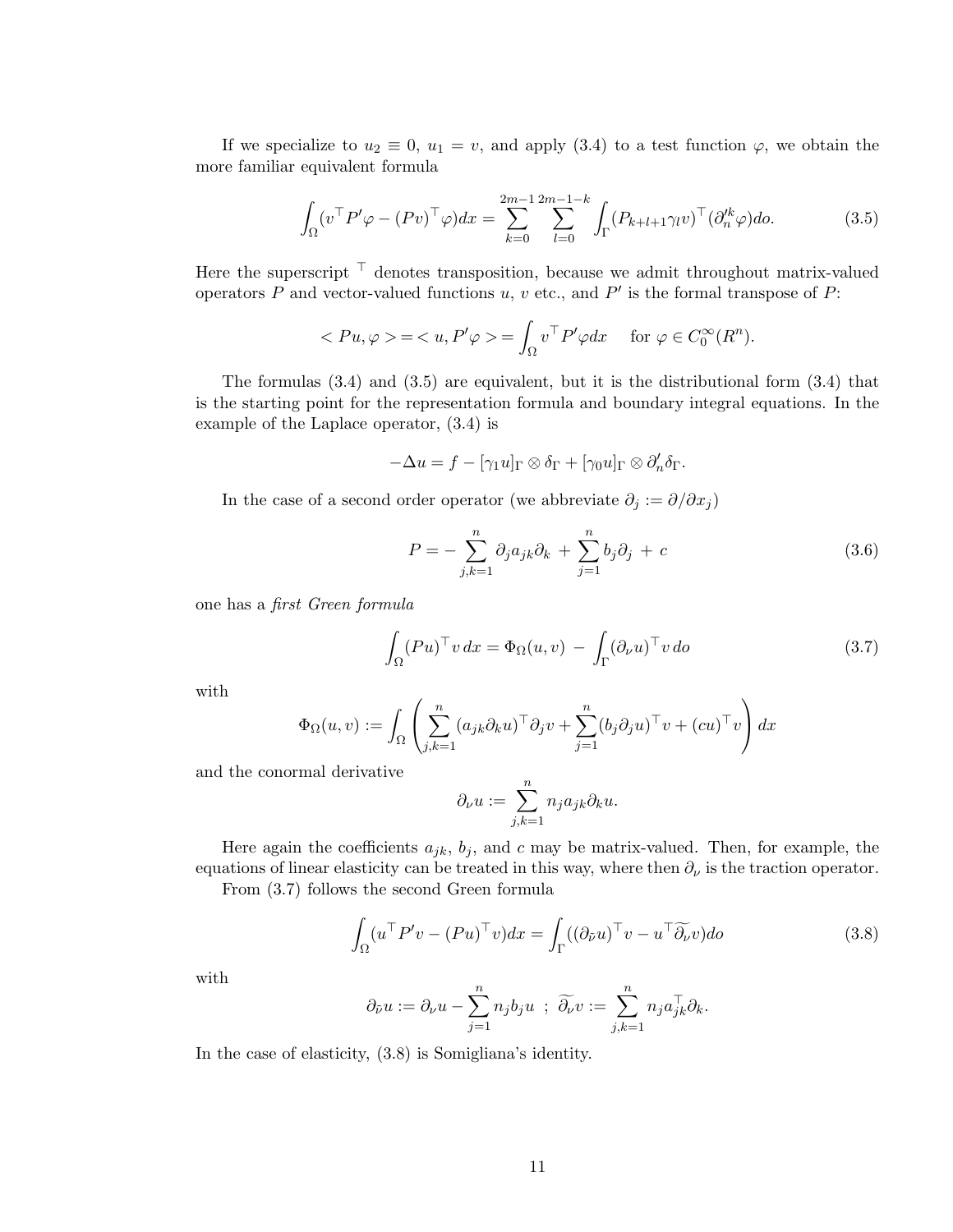### 3.2 Representation formula

From the second Green formula in the distributional form, one obtains the representation formula simply by applying the inverse G of the differential operator P. Thus if u is piecewise smooth as above and vanishes outside a compact set, then there holds the **representation** formula

$$
u = Gf + \sum_{k=0}^{2m-1} \sum_{l=0}^{2m-1-k} K_k(P_{k+l+1}[\gamma_l u]_{\Gamma})
$$
\n(3.9)

with the multiple layer potential operators  $K_k$  defined by

$$
K_k \varphi := G(\varphi \otimes \partial_n^k \delta_\Gamma) \quad \text{for } \varphi \in C^\infty(\Gamma).
$$

For  $x \notin \Gamma$  this means

$$
K_k\varphi(x)=\int_\Gamma \partial_{n(y)}^{\prime k}G(x,y)\varphi(y)\,do(y).
$$

In the example of the Laplace operator, this is just  $(2.3)$  if  $f = 0$ .

For the second order operator (3.6) one obtains from (3.8)

$$
u(x) = Gf(x) + \int_{\Gamma} \left( (\widetilde{\partial_{\nu(y)}} G(x, y)^{\top})^{\top} [u(y)]_{\Gamma} - G(x, y) \partial_{\tilde{\nu}} u(y) \right) d\sigma(y).
$$
 (3.10)

For this case of a second order operator, one can allow corners and edges on Γ, even an arbitrary Lipschitz domain [12], whereas for the general case (3.9) the boundary has to be smooth. For the bi-Laplace operator  $P = \Delta^2$  in  $R^2$  also representation formulas are known in domains with corners, and they contain additional terms coming from the corners.

#### 3.3 Calderón projector

Taking traces on  $\Gamma$  in (3.9), we find an identity for the Cauchy data  $\gamma u_1$ , if we set  $u_2 \equiv 0$ :

$$
\gamma u_1 = \gamma G f_1 + C(\gamma u_1) \tag{3.11}
$$

with

$$
C(\gamma u_1) := -\sum_{k=0}^{2m-1} \sum_{l=0}^{2m-1-k} \gamma(K_k(P_{k+l+1}\gamma_l u_1))_{|\Omega}.
$$

The operator C is a  $(2m \times 2m)$  matrix of pseudodifferential operators on the boundary. In the case of the Laplace operator, it is in the notation of section 2.2.3

$$
C = \left( \begin{array}{cc} \frac{1}{2} - K & V \\ D & \frac{1}{2} + K' \end{array} \right).
$$

One can show that C is a projection operator:  $CCv = Cv$  for all v. The complementary projector  $1 - C$  is the Calderón projector for the complementary domain.

As a pseudodifferential operator, C has well-known continuity properties in Sobolev spaces on Γ. I will not give the definition of a Sobolev space  $H<sup>s</sup>(\Gamma)$  for arbitrary  $s \in R$  here, but recall that for integer s,  $H^s(\Gamma)$  is the space of all functions on  $\Gamma$  with finite norm

$$
||v||_{H^{s}(\Gamma)} := \left(\sum_{k \leq s} \int_{\Gamma} |D^k v|^2 d\sigma\right)^{\frac{1}{2}},
$$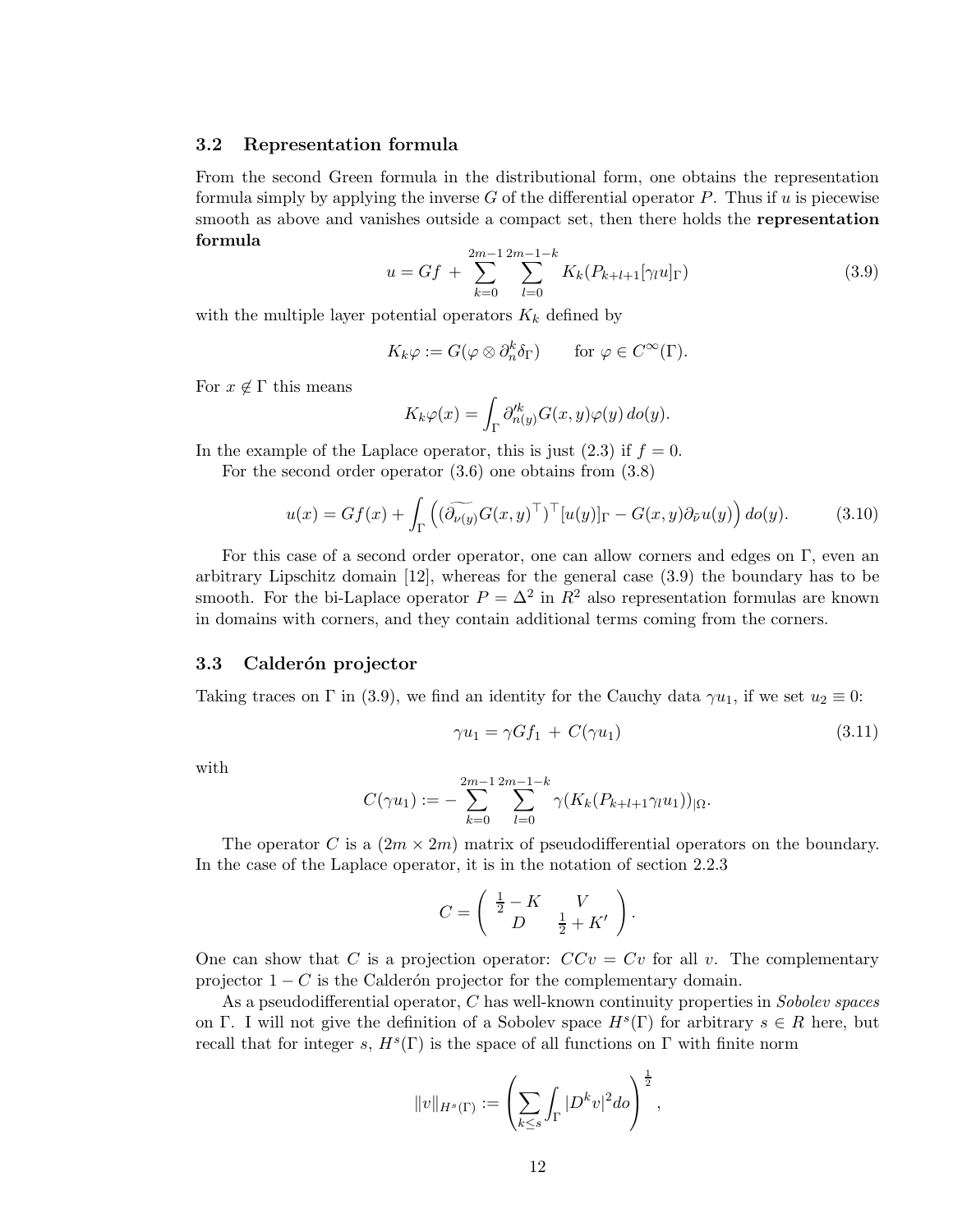where  $D^k v$  is the vector of all k-th order tangential derivatives of v. The dual space of the Hilbert space  $H^s(\Gamma)$  in the natural  $L^2(\Gamma)$  duality is  $H^{-s}(\Gamma)$ .

It is known that  $C = (C_{jk})_{j,k=0}^{2m-1}$  where  $C_{jk}$  is a pseudodifferential operator of order  $j - k$ . This means that  $C_{jk}$  maps  $H<sup>s</sup>(\Gamma)$  into  $H<sup>s-j+k</sup>(\Gamma)$  continuously for any s. Thus the boundary "integral" operators  $C_{ik}$  have orders ranging from  $-2m+1$  to  $2m-1$ . Only those with nonpositive order are decent integral operators, where order zero operators can contain strongly singular kernels and thus integrals existing only in the principal value sense. The operators with positive order have hypersingular kernels like the operator D which has order +1.

But all of these highly nonclassical "integral" operators do appear in applications and they can be used in BEM.

#### 3.4 Boundary integral equations

The relation (3.11) is a faithful translation of the differential equation (3.1) to the boundary: A 2m-vector function v satisfies  $v = \gamma G f + Cv$  if and only if v equals  $\gamma u$  with some solution u of  $(3.1)$ . Thus  $(3.11)$  together with the boundary condition  $(3.2)$  is an equivalent formulation of the boundary value problem by means of functions on the boundary. It is a system of  $3m$ equations for the 2m unknowns  $\gamma_0 u, \ldots, \gamma_{2m-1} u$ .

There are several ways of making a quadratic system out of this rectangular one. One way would be to treat the  $3m \times 2m$  system directly by least squares methods. This would lead to a  $2m \times 2m$  system. The ellipticity of this system, i.e. the invertibility of its symbol as a pseudodifferential operator, is equivalent to the Shapiro-Lopatinski ellipticity condition for the boundary value problem  $(3.1)$ – $(3.2)$ .

The usual procedure, however, is to use the boundary condition to eliminate m unknowns and find a  $m \times m$  system for the remaining m unknown functions. This procedure uses a second set S of m boundary operators with the property that the  $(2m \times 2m)$  matrix

$$
M:=\binom{R}{S}
$$

of tangential differential operators on  $\Gamma$  has an inverse

$$
M^{-1} = (\check{M}_{jk})_{j,k=0}^{2m-1}
$$

which also consist of differential operators. Then the m-component vector function

$$
v = S\gamma u
$$

contains the unknown Cauchy data, and the Cauchy data  $\gamma u$  are known if v is known and g is given by  $(3.2)$ :

$$
\gamma u = M^{-1} \begin{pmatrix} g \\ v \end{pmatrix} . \tag{3.12}
$$

In this case, the solution of the boundary value problem in  $\Omega$  is given by the representation formula (3.9):

$$
u = Gf - \mathcal{K} \mathcal{P} M^{-1} \begin{pmatrix} g \\ v \end{pmatrix}, \tag{3.13}
$$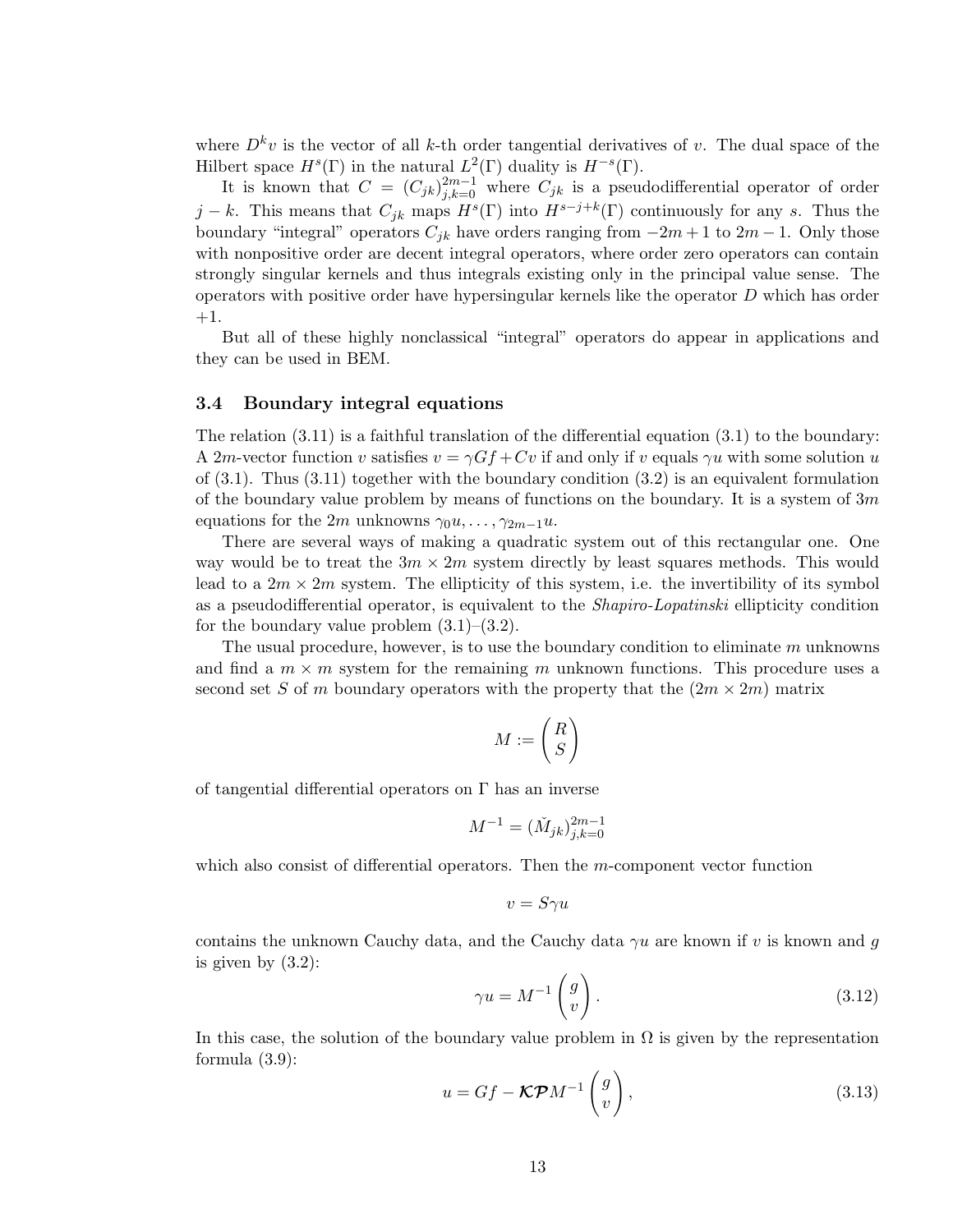where we introduced the vector of integral operators

$$
\mathcal{K} := (K_0, \ldots, K_{2m-1})
$$

and the matrix of differential operators

$$
\mathcal{P} := (P_{k+l+1})_{k,l=0}^{2m-1} \qquad \text{with } P_j := 0 \text{ for } j > 2m.
$$

Taking the "modified Cauchy data"  $M\gamma u$  in (3.13), we have the  $2m \times 2m$  system

$$
\begin{pmatrix} g \\ v \end{pmatrix} = M\gamma Gf - M\gamma \mathcal{K} \mathcal{P} M^{-1} \begin{pmatrix} g \\ v \end{pmatrix},
$$

which can of course be also written in the form

$$
\begin{pmatrix} g \\ v \end{pmatrix} = M\gamma Gf + \tilde{C} \begin{pmatrix} g \\ v \end{pmatrix}
$$

with the "modified Calderón projector"

$$
\tilde{C} := MCM^{-1}.
$$

We write this system finally in the form

$$
g = R\gamma Gf + RCM^{-1} \begin{pmatrix} g \\ v \end{pmatrix}
$$

$$
v = S\gamma Gf + SCM^{-1} \begin{pmatrix} g \\ v \end{pmatrix}
$$

or

$$
Av = g - RCM^{-1} \begin{pmatrix} g \\ 0 \end{pmatrix} - R\gamma Gf \qquad (3.14)
$$

$$
(1 - B)v = SCM^{-1}\begin{pmatrix} g \\ 0 \end{pmatrix} + S\gamma Gf \qquad (3.15)
$$

where

$$
Av = RCM^{-1}\begin{pmatrix} 0\\v \end{pmatrix} = -R\gamma \mathcal{K} \mathcal{P} M^{-1}\begin{pmatrix} 0\\v \end{pmatrix}
$$

and

$$
Bv = SCM^{-1}\begin{pmatrix} 0\\v \end{pmatrix} = -S\gamma\mathcal{K}\mathcal{P}M^{-1}\begin{pmatrix} 0\\v \end{pmatrix}
$$

are the upper resp. lower right hand " $(m \times m)$  corner" of the  $(2m \times 2m)$  matrix  $\tilde{C}$ .

Now either of the two sets of m equations  $(3.14)$  or  $(3.15)$  is equivalent to the original boundary value problem under suitable conditions which can be found in [15]:

**Theorem 3.1** Let  $f \in H^{s-m}(\Omega) \cap L^2(\Omega)$  and  $g \in \prod_{j=0}^{m-1} H^{m-\mu_j-\frac{1}{2}+s}(\Gamma)$  be given where s is an arbitrary real number and  $\mu_j$  are the orders of the rows of the boundary differential operator R. Then every solution  $u \in H^{m+s}(\Omega)$  of the boundary value problem (3.1), (3.2) defines by (3.12) a solution of (3.14) and (3.15). Conversely, every solution  $v \in \prod_{j=0}^{m-1} H^{-m+\mu_j+\frac{1}{2}+s}(\Gamma)$ of one of the boundary integral equations,  $(3.14)$  or  $(3.15)$ , defines by the representation formula (3.13) a solution  $u \in H^{m+s}(\Omega)$  of the boundary value problem.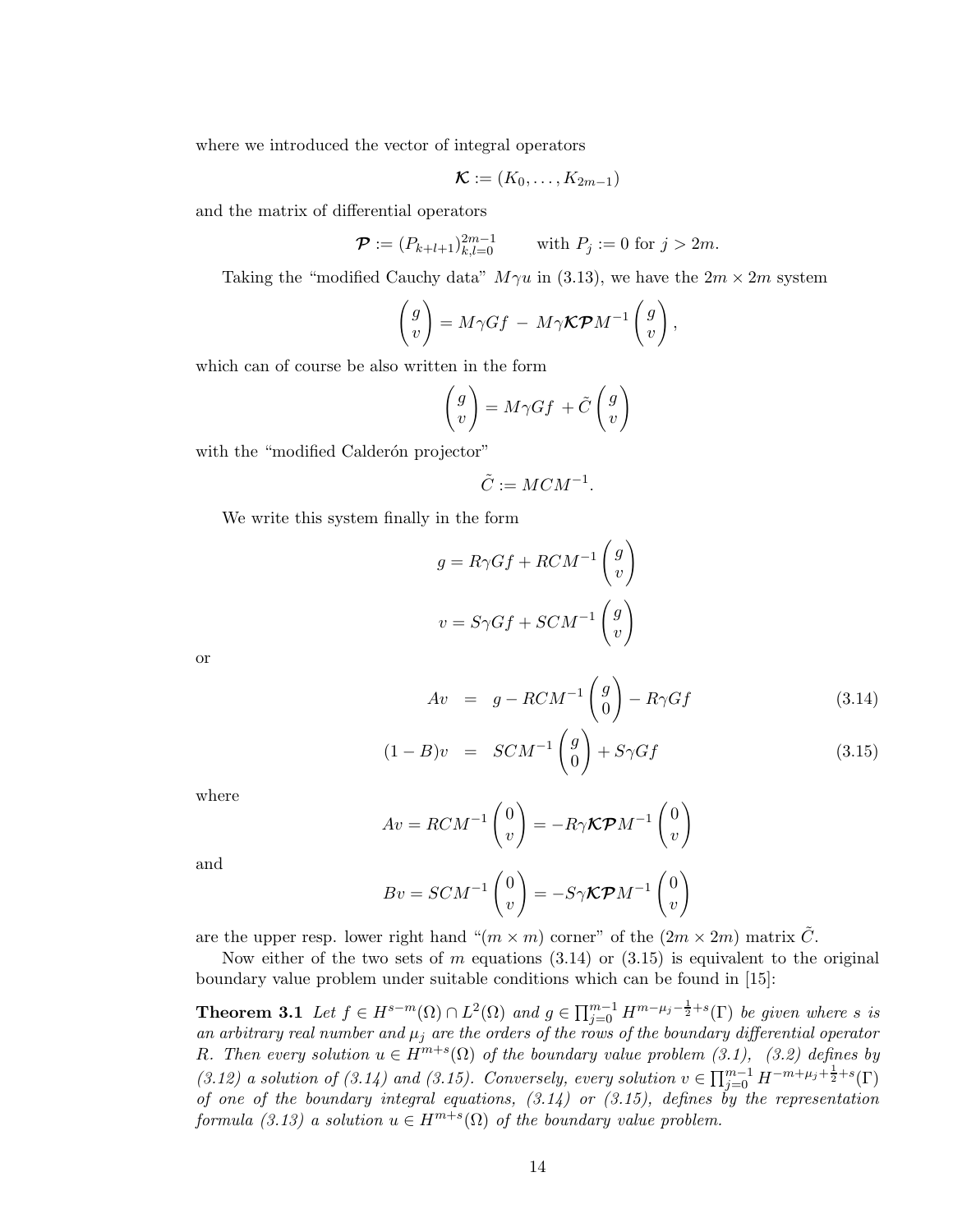Under some conditions on the strong ellipticity of the boundary value problem  $(3.1)$ ,  $(3.2)$ , one can show  $[15]$  that the operator A in  $(3.14)$  is also strongly elliptic. These conditions are satisfied for the usual boundary value problems for the Laplace and Helmholtz equations and for the equations of linear elasticity theory, whether formulated as the second order system of the Navier equations or, through the Airy stress function, as the fourth order scalar biharmonic equation. They are not satisfied for some boundary value problems from electrodynamics.

Strong ellipticity of the operator A implies

1. Fredholm's alternative holds for the boundary integral equation (3.14), i.e. the homogeneous equation has a finite number  $l$  of linear independent solutions and there exist  $l$ linear independent solvability conditions. Thus, by adding a finite number of rows and columns, the system can be converted into a uniquely solvable one of the form

$$
Av + \sum_{j=1}^{l} \omega_j v_j^0 = \psi
$$
  

$$
\int_{\Gamma} \lambda_k^{\top} v \, do = \beta_k \qquad (k = 1, \dots, l),
$$
 (3.16)

where  $\psi$  is the right hand side in (3.14),  $v_j^0$  and  $\lambda_k$  are certain given functions related to the cokernel and kernel of A,  $\beta_k$  are arbitrarily given numbers, e.g. zero, and  $\omega_j$ are numbers that have to be determined from the boundary integral equation. The enlarged system is also equivalent to the boundary value problem. Such an addition of rows and columns is necessary in elasticity theory to eliminate the rigid body motions, and also sometimes in potential and scattering theory.

- 2. Every Galerkin procedure for (3.16) is stable and converges [21]. The asymptotic order of convergence is quasioptimal, i.e. it is the same order as for the best possible approximation of the solution by means of the boundary element trial functions.
- 3. In the case of smooth 2-dimensional domains, also collocation methods are stable and converge quasioptimally.

The same result of strong ellipticity for the first kind operator  $A$  in  $(3.14)$  holds for second order systems even on arbitrary Lipschitz domains  $\Omega$ , i.e. in the presence of corners and edges [11].

For the second kind operator  $1 - B$  in (3.15) strong ellipticity is known in special cases, mainly on smooth domains, but in some cases on non-smooth domains it fails.

### 4 Examples of boundary integral equations

#### 4.1 Acoustic scattering

We consider a *screen*  $\Gamma \subset R^3$ , i.e. an open surface. The total field  $u = u_{\text{in}} + u_s$  as well as the incident (plane or spherical) wave  $u_{\text{in}}$  and the scattered field  $u_s$  satisfy the Helmholtz equation. If u satisfies homogeneous Neumann conditions on  $\Gamma$ , we have for the scattered field  $u_s$  the Neumann problem

$$
(\Delta + k^2) u_s = 0 \qquad \text{in } R^n \setminus \Gamma \tag{4.1}
$$

$$
\partial_n u_s = g \qquad \text{on } \Gamma \tag{4.2}
$$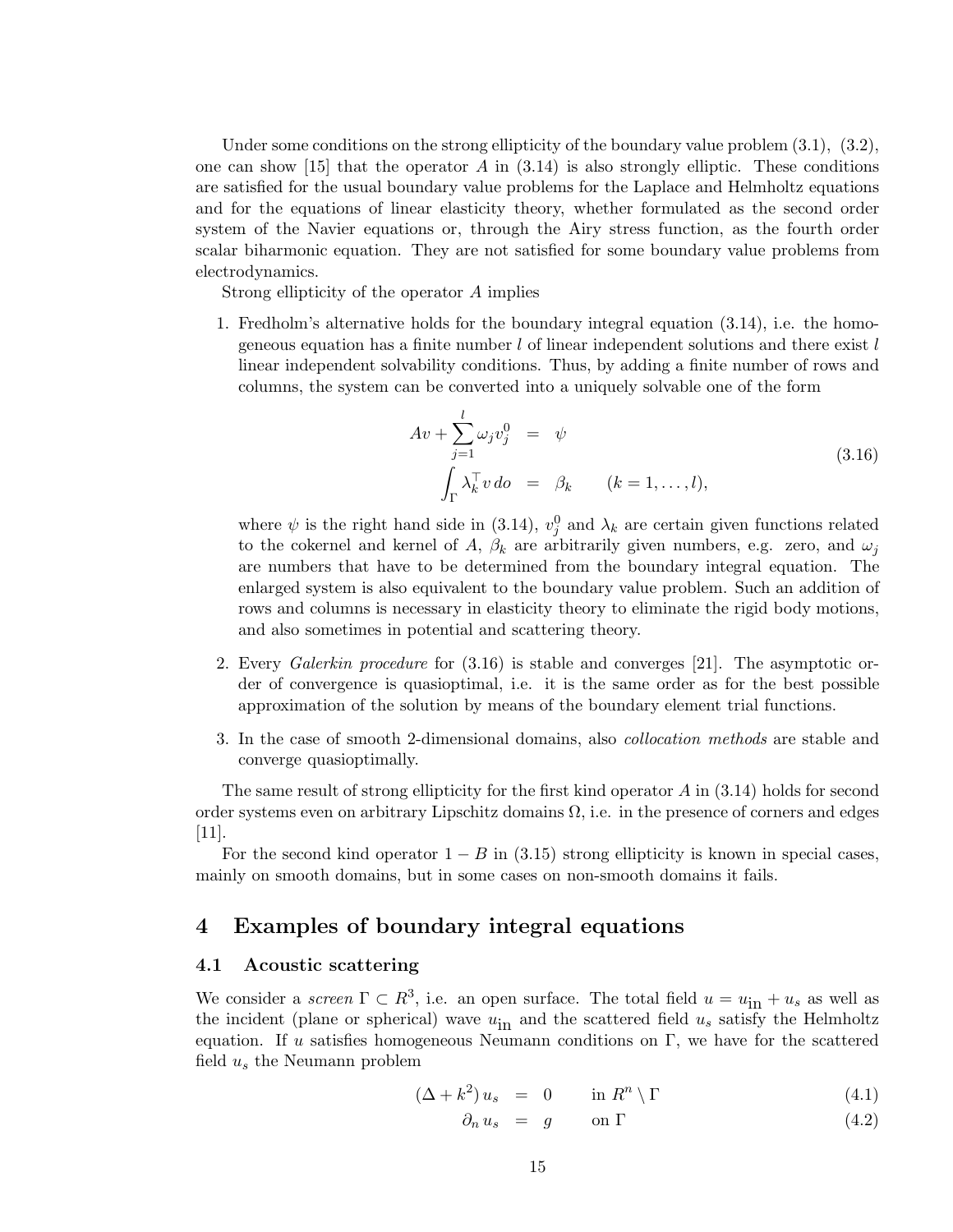with  $g = -\partial_n u_{\text{in}}$ .

The direct method as well as the method of double layer potential representation (they coincide due to  $[\partial_n u_s]_{\Gamma} = 0$  ) both lead to the first kind integral equation

$$
Dv = -g \tag{4.3}
$$

with the hypersingular integral operator  $D$  introduced in section 2. Here, of course, the fundamental solution  $\gamma$  is the outgoing one for the Helmholtz equation:

$$
\gamma(x,y) = \frac{e^{ik|x-y|}}{4\pi|x-y|}.
$$

The solution v has a direct interpretation as

$$
v=[u_s]_\Gamma.
$$

The operator D is (for real wave numbers k) a positive selfadjoint operator on  $L^2(\Gamma)$ with domain of definition  $\tilde{H}^{1/2}(\Gamma)$  which is the dual space of  $H^{-1/2}(\Gamma)$ , and D maps  $\tilde{H}^{1/2}(\Gamma)$ bijectively onto  $H^{-1/2}(\Gamma)$ . Thus every Galerkin method for the equation (4.3) is convergent.

One has to choose the boundary elements in such a way that the solution  $v \in \tilde{H}^{1/2}(\Gamma)$  is approximated as good as possible. In general the solution will have unbounded derivatives near the screen edge. This allows an asymptotic order of convergence of at most  $\mathcal{O}(h)$  for regular finite elements. There exist methods using singular boundary elements (see section 6) that allow an order of  $\mathcal{O}(h^3)$  [22].

#### 4.2 Elasticity theory

For the system of partial differential equations

$$
\mu \Delta \vec{u} + (\lambda + \mu) \text{ grad div } \vec{u} = 0 \quad \text{in } \Omega \tag{4.4}
$$

one has the representation formula

$$
\vec{u}(x) = \int_{\Gamma} (\mathbf{F}(x, y)\vec{t}(y) - \mathbf{T}(y, x)\vec{\varphi}(y))d\sigma(y) \quad \text{for } x \in \Omega,
$$
\n(4.5)

where

$$
\vec{\varphi} = \vec{u}_{|\Gamma} \; ; \; \vec{t} = T(\vec{u})
$$

with the traction operator

$$
T(\vec{u}) := \lambda \,\vec{n}(x) \text{ div } \vec{u} + 2\mu \partial_n \vec{u} + \mu \vec{n} \wedge \text{ curl } \vec{u}.
$$

 **is the fundamental solution of**  $(4.4)$ 

$$
\mathbf{F}(x,y) = \frac{\lambda + 3\mu}{2\mu(\lambda + 2\mu)} \left( \gamma(x,y) + \frac{\lambda + \mu}{\lambda + 3\mu} \frac{(x-y)(x-y)^{\top}}{|x-y|^n} \right) \qquad (n = 2,3)
$$

with  $\gamma$  as in section 2.2.1, and

$$
\mathbf{T}(y,x) = (T_{(y)}(\mathbf{F}(y,x)))^\top.
$$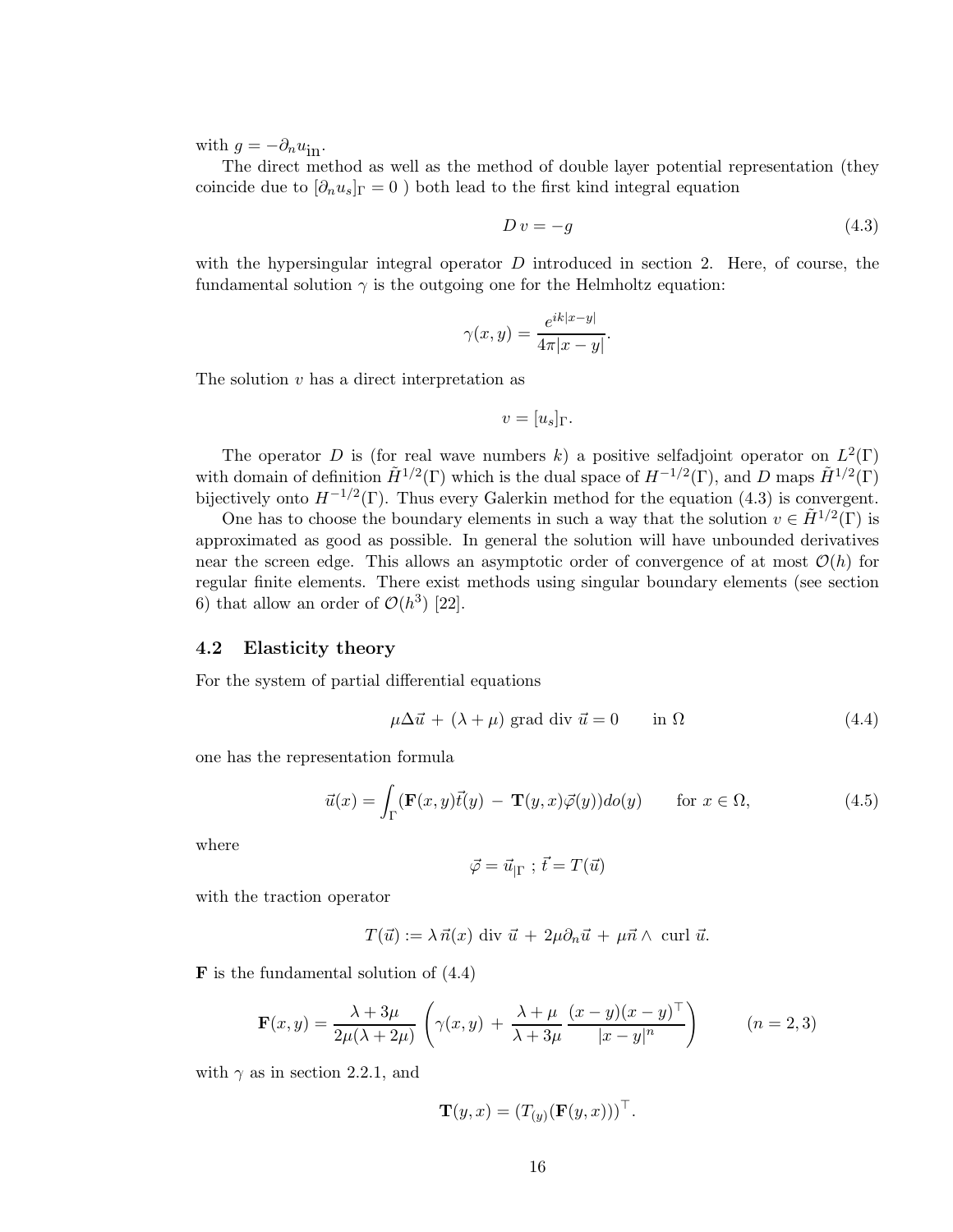Using the jump relations for elastic potentials, one obtains on  $\Gamma$  [28]

$$
\vec{u}(x) = \frac{1}{2}\vec{\varphi}(x) - \int_{\Gamma} (\mathbf{T}(y,x)\vec{\varphi}(y) + \mathbf{F}(x,y)\vec{t}(y))d\sigma(y) \tag{4.6}
$$

$$
T(\vec{u})(x) = -T_{(x)}(\int_{\Gamma} \mathbf{T}(y,x)\vec{\varphi}(y)d\sigma(y)) + \frac{1}{2}\vec{t}(x) + \int_{\Gamma} \mathbf{T}(x,y)^{\top}\vec{t}(y)d\sigma(y).
$$
 (4.7)

Here the kernels on the right hand side are strongly singular, and the integrals have to be understood in the Cauchy principal value sense.

The equations  $(4.6)$ ,  $(4.7)$  immediately give boundary integral equations for the two boundary value problems

 $T(\vec{u}) = \vec{t}$  given on Γ (4.8)

or

$$
\vec{u} = \vec{\varphi} \qquad \text{given on } \Gamma. \tag{4.9}
$$

Let us consider the first one (4.8). Here the unknown is  $\vec{u}_{|\Gamma} = \vec{\varphi}$ .

The equation  $(4.6)$  gives for  $n = 3$  [28]

$$
\frac{1}{2}\vec{\varphi}(x) + \int_{\Gamma} \mathbf{T}(y, x)\vec{\varphi}(y)d\sigma(y) + \mathbf{M}(x)\vec{\omega} = \int_{\Gamma} \mathbf{F}(x, y)\vec{t}(y)d\sigma(y)
$$
\n
$$
\int_{\Gamma} \mathbf{M}(y)^{\top}\vec{\varphi}(y)d\sigma(y) = 0
$$
\n(4.10)

with the matrix

$$
\mathbf{M}(x) = \left( \begin{array}{cccc} 1 & 0 & 0 & -x_2 & 0 & x_3 \\ 0 & 1 & 0 & x_1 & -x_3 & 0 \\ 0 & 0 & 1 & 0 & x_2 & -x_1 \end{array} \right).
$$

Here the extra 6 unknowns  $\vec{\omega}$  and the extra 6 side conditions are added in order to remove the rigid body motions, thus making the system (4.10) uniquely solvable.

The integral operator in  $(4.10)$  is strongly singular. Thus  $(4.10)$  is not a Fredholm integral equation of the second kind. For smooth domains, however, it has been shown that the integral operator in (4.10) is a strongly elliptic pseudodifferential operator of order zero. Therefore any Galerkin method for (4.10) is convergent.

If we take the equation (4.7), we obtain the first kind equation

$$
T_{(x)}\left(\int_{\Gamma} \mathbf{T}(y,x)\vec{\varphi}(y)d o(y)\right) + \mathbf{M}(x)\vec{\omega} = \frac{1}{2}\vec{t}(x) - \int_{\Gamma} \mathbf{T}(x,y)^{\top}\vec{t}(y)d o(y)
$$
  

$$
\int_{\Gamma} \mathbf{M}(y)^{\top}\vec{\varphi}(y)d o(y) = 0.
$$
 (4.11)

Here the kernel is hypersingular. But one can show that even for any Lipschitz domain the operator defines a positive definite hermitian bilinear form, and hence any Galerkin method converges for (4.11) even if the domain has corners and edges.

BEM for three-dimensional elasticity are of course very important in engineering applications. Frequently the equations are discretized using a *collocation method* (BETSY, BEASY) and other programs). It is interesting to note, however, that all attempts to prove convergence for these methods have been, to the best of the author's knowledge, until now unsuccessful. This gives a theoretical argument in favor of Galerkin methods.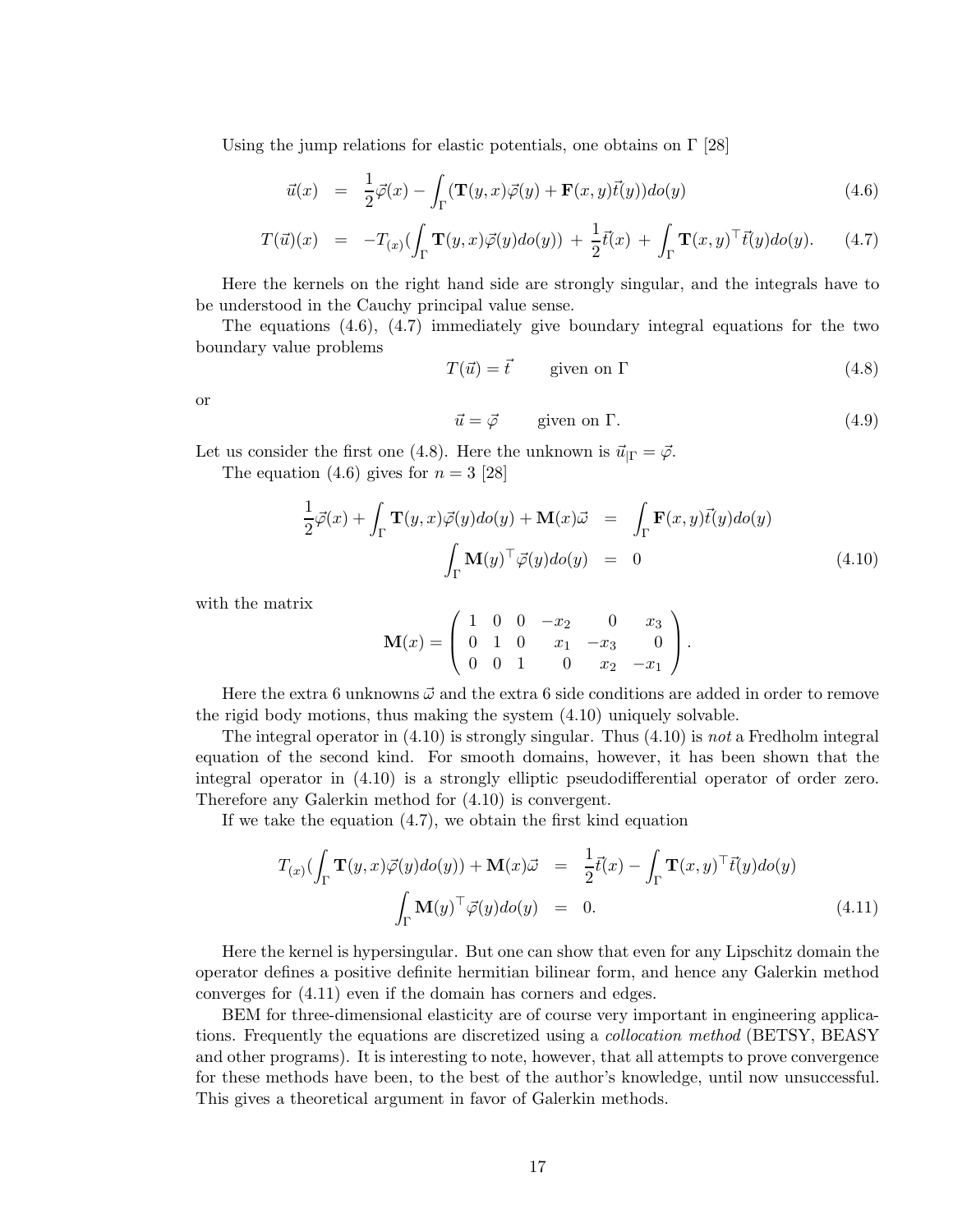### 4.3 Heat conduction

Stationary heat conduction processes are governed by Laplace's equation which was treated above. Therefore here we concentrate on transient processes. The heat equation is

$$
Lu := \partial_t u - \Delta u = 0 \qquad \text{in } Q = \Omega \times (0, T) \subset R^{n+1}.
$$
 (4.12)

There exist several BEM for initial-boundary value problems for parabolic equations:

- One can choose a time-discretization scheme that requires at each time-step the solution of an elliptic boundary value problem in the space domain  $\Omega$ .
- Also the application of Laplace transformation leads to a (parameter-dependent) elliptic boundary value problem. The elliptic boundary value problems are then solved by one of the BEM described above.
- With the help of a time-dependent fundamental solution one can perform BEM directly on the boundary of the space-time cylinder Q.

The latter method is described here along the lines of the general scheme described in section 3.

A fundamental solution of (4.12) is given by

$$
G(x, t, y, s) = \begin{cases} (4\pi(s-t))^{-\frac{n}{2}} e^{-\frac{|x-y|^2}{4(s-t)}} & \text{for } s > t \\ 0 & \text{for } s < t. \end{cases}
$$

We apply L in the distributional sense to a function u which is smooth in  $\overline{Q}$  and in  $R^{n+1} \setminus Q$ , satisfies  $Lu = f$  in  $R^{n+1} \setminus \partial Q$ , and has jumps across

$$
\partial Q = \overline{\Omega_0} \cup \overline{\Omega_T} \cup (\Gamma \times [0, T]) \qquad (\Omega_t := \Omega \times \{t\}).
$$

The result is the distributional version of the second Green formula:

$$
Lu(x,t) = f(x,t) - u(x,T)\delta(t-T) + u(x,0)\delta(t) + [u(x,t)]_{\Gamma} \otimes \partial'_{n}\delta_{\Gamma}(x,t) - [\partial_{n}u(x,t)]_{\Gamma} \otimes \delta_{\Gamma}(x,t).
$$
\n(4.13)

Convolution with G gives the representation formula for  $(x,t) \notin \partial Q$ :

$$
u(x,t) = \int_Q G(x,t,y,s)f(y,s)dyds + \int_\Omega (G(x,t,y,0)u(x,0) - G(x,t,y,T)u(x,T))dy
$$

$$
+ \int_0^T \int_\Gamma (\partial_{n(y)}G(x,t,y,s)[u(y,s)]_\Gamma - G(x,t,y,s)[\partial_n u(y,s)]_\Gamma)d\sigma(y)ds.
$$

Taking into account that  $G = 0$  for  $s < t$ , this is equivalent to

$$
u(x,t) = \int_0^t \int_{\Omega} G(x,t,y,s)f(y,s)dyds + \int_{\Omega} G(x,t,y,0)u(x,0)dx + \int_0^t \int_{\Gamma} (\partial_{n(y)}G(x,t,y,s)[u(y,s)]_{\Gamma} - G(x,t,y,s)[\partial_n u(y,s)]_{\Gamma})d\sigma(y)ds.
$$
 (4.14)

If we consider the initial value problem

$$
u(x,0) = u_0(x) \tag{4.15}
$$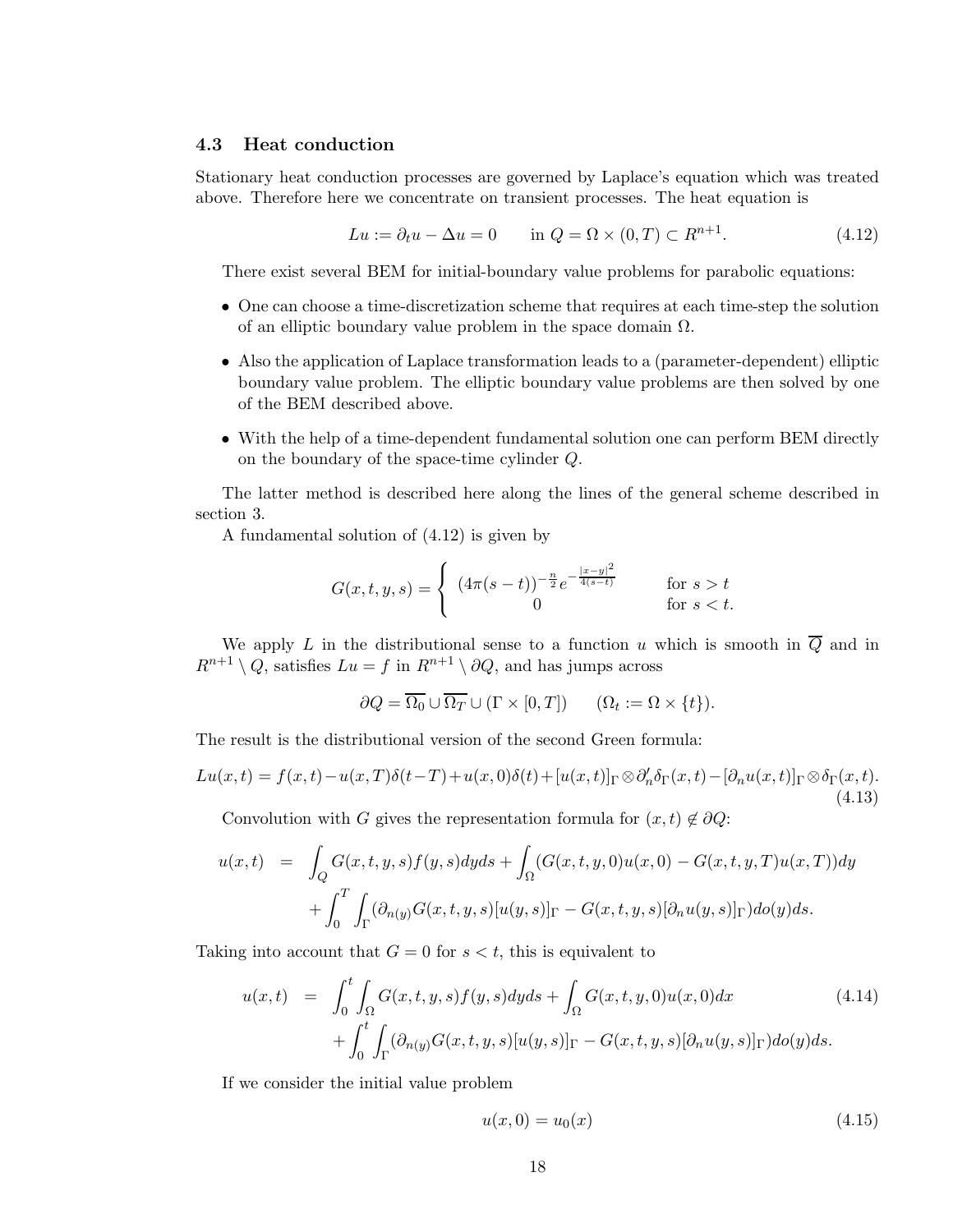for the equation  $(4.12)$  then on the right hand side of  $(4.14)$  the first term is absent and the second is known. (For general initial values  $u_0$ , it has to be computed by a domain integral, which, due to the smoothing nature of the kernel  $G(x,t,y,0)$ , may be discretized relatively crudely.) The remaining double and simple layer potentials resemble those for the Laplace equation. Thus one may take traces of u and  $\partial_n u$  on  $\Gamma$  and obtain, as in section 2.2.3, two boundary integral equations for both the Dirichlet and the Neumann boundary conditions. We leave this as an exercise.

In the case of smooth  $\Omega$ , the respective second kind integral equations have weakly singular kernels and can therefore be treated by various numerical methods. The operators are no ordinary pseudodifferential operators, however,  $L$  being parabolic, and therefore little is known about the first kind equations.

### 5 Convergence

The state of the art of asymptotic error estimates for BEM is described in several detailed articles by W. L. Wendland, contained and quoted in the books mentioned in section 1.4. In particular, [25] and [28] give a complete survey of the known results, ranging from abstract approximation schemes for general pseudodifferential operators to fully discretized boundary integral equations including numerical integration methods. [28] contains tables showing relations which have to be satisfied by the approximation orders of the coordinate representation of  $\Gamma$  and the approximation orders in the numerical integrations in order to get highest convergence rates.

Here are some remarks on the basic rules of error estimates for BEM. They are generalizations of those for FEM, and are particularly easy to state for Galerkin methods, so we consider only these here.

Let  $A: H^{\alpha}(\Gamma) \to H^{-\alpha}(\Gamma)$  be a bijective and continuous linear operator for some real  $\alpha$ . Assume that  $A$  satisfies a  $G\hat{a}r\hat{d}n\hat{g}$  inequality:

There exists a compact operator  $T: H^{\alpha}(\Gamma) \to H^{-\alpha}(\Gamma)$  and a  $\gamma > 0$  such that

$$
Re(v, (A + T)v) \ge \gamma ||v||_{H^{\alpha}(\Gamma)}^2 \qquad \forall v \in H^{\alpha}(\Gamma). \tag{5.1}
$$

If A is a pseudodifferential operator of order  $2\alpha$ , then (5.1) is equivalent to the strong ellipticity of A. The first kind boundary integral operators for the Dirichlet respectively Neumann problem for second order strongly elliptic systems ( the operators  $V$  resp.  $D$  in potential theory) satisfy (5.1) with  $\alpha = -\frac{1}{2}$  $\frac{1}{2}$  resp.  $\alpha = \frac{1}{2}$  $\frac{1}{2}$ , even on domains with corners and edges.

For the Galerkin procedure, one has a sequence of finite-dimensional subspaces

$$
H_h \subset H^{\alpha}(\Gamma) \qquad (0 < h < h_0), \tag{5.2}
$$

and one looks for  $u_h \in H_h$  satisfying

$$
(v, Au_h) = (v, f) \qquad \forall v \in H_h,
$$
\n
$$
(5.3)
$$

where  $f = Au \in H^{-\alpha}(\Gamma)$ . If for all  $u \in H^{\alpha}(\Gamma)$ ,

$$
\inf\{\|u - \tilde{u}\|_{H^{\alpha}(\Gamma)} \,|\, \tilde{u} \in H_h\} \longrightarrow 0 \quad \text{ as } h \to 0,
$$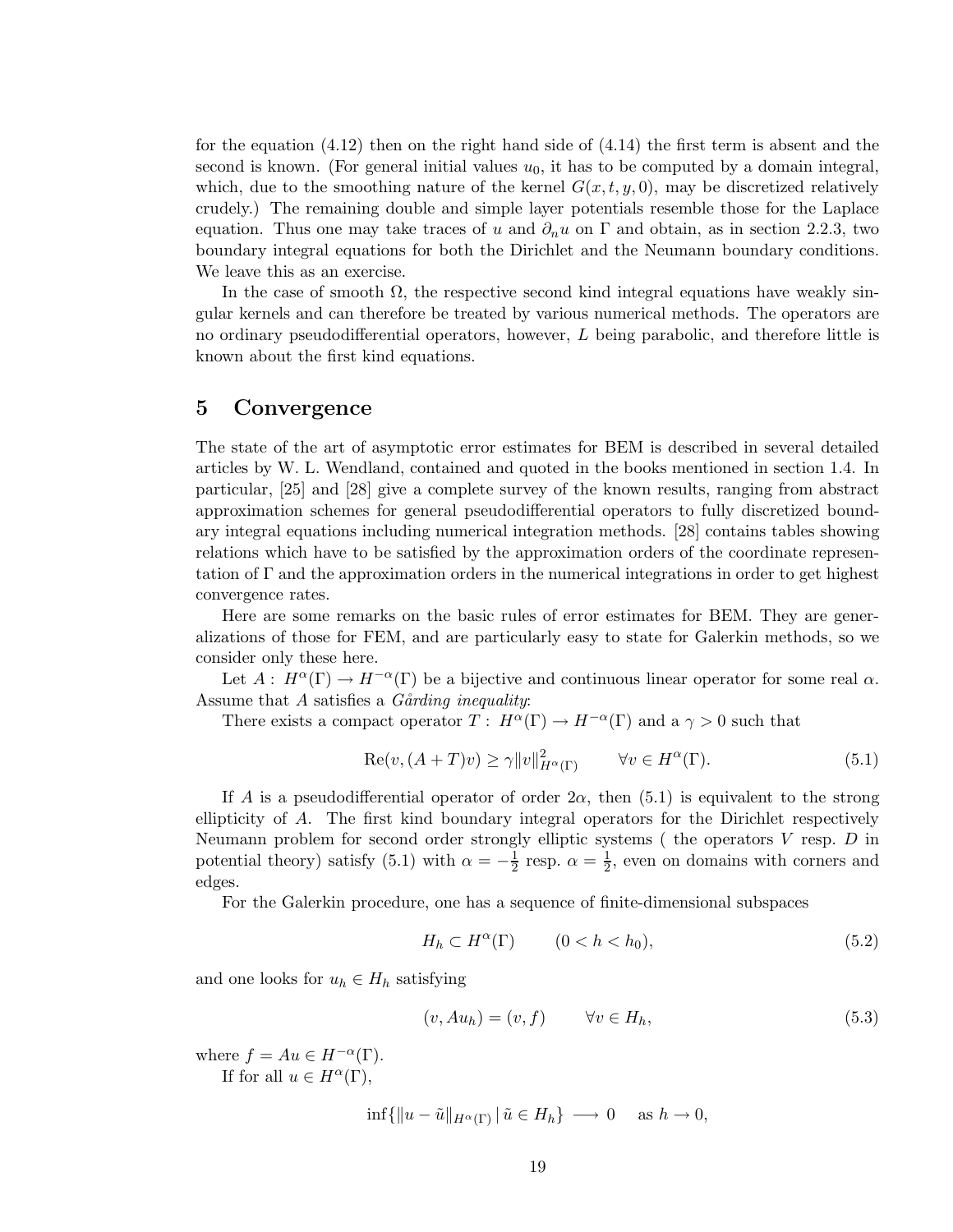then  $(5.1)$  implies *stability* and *quasioptimal convergence* for the Galerkin procedure:

There exists  $h_1 > 0$  such that for all  $h < h_1$ , (5.3) defines a unique  $u_h \in H_h$ , and there is a constant  $c$  independent of  $u$  and  $h$  with

$$
||u_h||_{H^{\alpha}(\Gamma)} \leq c||u||_{H^{\alpha}(\Gamma)}
$$

and

$$
||u - u_h||_{H^{\alpha}(\Gamma)} \le c \inf \{ ||u - \tilde{u}||_{H^{\alpha}(\Gamma)} | \tilde{u} \in H_h \}.
$$
\n
$$
(5.4)
$$

Now, as is well known e.g. from FEM for shells, the boundary element trial spaces  $H_h$  as described in 2.2.4 above, have the following approximation property:

There are numbers k and m such that for any  $s < t$  with  $s < m$  and  $t \leq k$  and any  $u \in H^t(\Gamma)$  there exists an approximating  $\tilde{u} \in H_h$  with

$$
||u - \tilde{u}||_{H^{s}(\Gamma)} \le ch^{t-s} ||u||_{H^{t}(\Gamma)}
$$
\n(5.5)

where c does not depend on u or h. m measures the interelement differentiability and k the degree of the polynomials.

This together with (5.4) gives a convergence order

$$
||u - u_h||_{H^{\alpha}(\Gamma)} = \mathcal{O}(h^{t-\alpha}) \qquad \text{if } u \in H^t(\Gamma). \tag{5.6}
$$

Using an inverse assumption and duality arguments, one can estimate the error also in norms different from the "energy norm"  $H^{\alpha}(\Gamma)$ :

$$
||u - u_h||_{H^s(\Gamma)} = \mathcal{O}(h^{t-s}) \qquad \text{if } u \in H^t(\Gamma), \tag{5.7}
$$

where s is restricted by

$$
2\alpha - k \leq s < m.
$$

Note that for (5.6) to hold, one needs  $\alpha < m$ . This is just the conformity condition (5.2). In particular, if  $\alpha \leq 0$ , one can use discontinuous trial functions.

The highest order of convergence is obtained for  $s = 2\alpha - k$  and  $t = k$ :

$$
||u - u_h||_{H^{2\alpha - k}(\Gamma)} = \mathcal{O}(h^{2(k - \alpha)}) \qquad \text{if } u \in H^k(\Gamma). \tag{5.8}
$$

Here it is an advantage to have *negative*  $\alpha$ . Then, however, the  $L^2$ -condition number of the discrete equations blows up like  $\mathcal{O}(h^{-2|\alpha|})$ . This reflects the fact that equations with such operators are traditionally called *ill-posed*. It depends on the size of the linear system and the machine precision, which of the two effects, the theoretical Galerkin error or the round-off error magnified by a big condition number, becomes dominant. If the size of the system is chosen so that both effects balance, then the approximation is of the same order as for approximation methods specifically created for ill-posed problems, e.g. Tychonov regularization.

When the approximate solution of the boundary integral equations is inserted into the representation formula, then the highest convergence rate (5.8) on the boundary is inherited by the solution of the boundary value problem away from the boundary:

One has for the multiple layer potentials  $K_k$  from 3.2:

$$
||K_k \varphi||_{H^s(\Omega_0)} \le c ||\varphi||_{H^t(\Gamma)} \quad \text{for any } s \text{ and } t
$$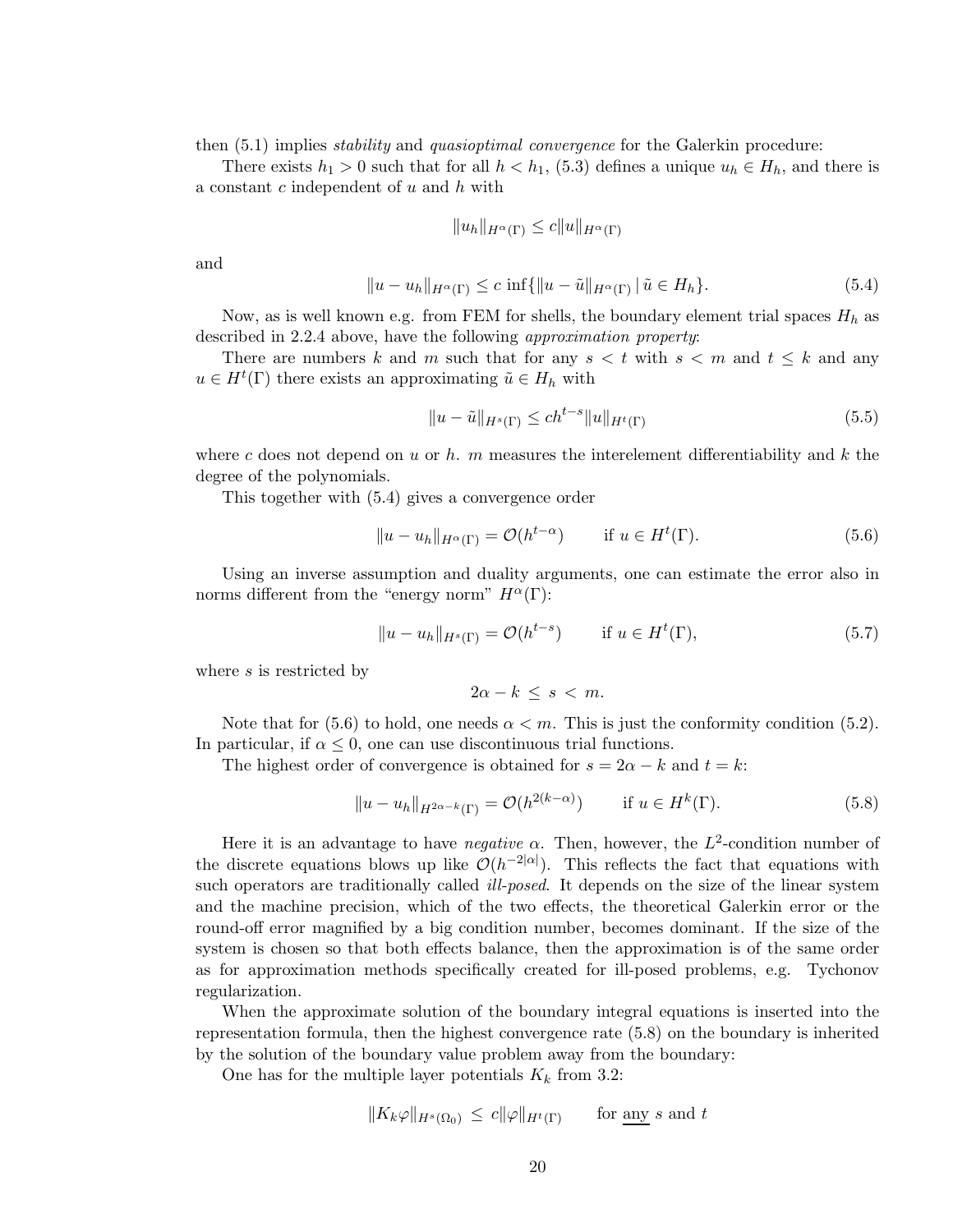for bounded subdomains  $\Omega_0$  with  $\overline{\Omega_0} \subset R^n \setminus \Gamma$ .

A similar analysis can be given for the least squares method, because this is identical to the Galerkin method for the operator  $A^*A$ . Thus  $\alpha$  has to be replaced by 2 $\alpha$ , and then (5.1) is always satisfied.

For collocation methods, the corresponding analysis is available for two-dimensional problems.

### 6 Singularities

In BEM one has to deal with singularities in two places: In the numerical computation of integrals with singular kernels, and in the case of non-smooth boundaries or boundary conditions, with singularities of the solution that cause large approximation errors.

#### 6.1 Singular integrals

The numerical approximation of singular integrals has been studied since a long time, but the results so far do not cover BEM completely. Thus in the preparation of every BEM application program, this point seems to be a challenge to skill and phantasy. There is a general recipe, however, namely to subtract the main singularity and compute the corresponding integrals analytically if possible. For the remaining integrals one uses quadrature formulas that are, if necessary, adapted to the still present weak singularities. The main singularities frequently are contained in a kernel of convolutional structure. Especially in two-dimensional problems the resulting translation invariance allows very useful simplifications.

If hypersingular integrals appear, they can sometimes be reduced to weakly singular ones by partial integration. For example in  $R^2$ , the bilinear form that defines the matrix elements in the Galerkin method (2.16) for the first kind integral equation (2.10) with the hypersingular integral operator  $D$ , is equal to the same bilinear form for the weakly singular integral operator  $V$ , evaluated with the first derivatives of the respective trial functions. A similar idea works also for the equation  $(4.3)$  in  $R^3$  [18].

A review of the state of the analysis of numerical integration in BEM is given in [28].

#### 6.2 Non-smooth boundaries

The convergence rates in (5.8) are limited by to numbers: The degree of the polynomials chosen as a basis for the boundary element functions, and the Sobolev index describing the regularity of the solution u. The first one is a question of algorithmic complexity.

The second one, the highest value of t such that  $u \in H^t(\Gamma)$ , is no problem for smooth domains: From the regularity theory for elliptic pseudodifferential operators one knows  $u \in$  $H^t(\Gamma)$ , as soon as  $f = Au \in H^{t-2\alpha}(\Gamma)$ . Frequently the right hand sides are even in  $C^{\infty}(\Gamma)$ , e.g. in scattering problems, so any t is allowed.

If corners and edges are present, then the solution has singularities there. Consider for instance the screen scattering problem of section 4.1 or a crack problem in elasticity. There it is known that the solution u behaves like  $\rho^{1/2}$  and  $\partial_n u$  like  $\rho^{-1/2}$  near the edge, where  $\rho$ denotes the distance to the edge. Therefore u is contained at most in  $H^{1-\epsilon}(\Gamma)$  for any  $\epsilon > 0$ , but not in  $H^1(\Gamma)$ . Then the Galerkin method for equation (4.3) has from (5.8) with  $\alpha = 1$  a highest convergence rate of  $\mathcal{O}(h^{1-2\epsilon})$ .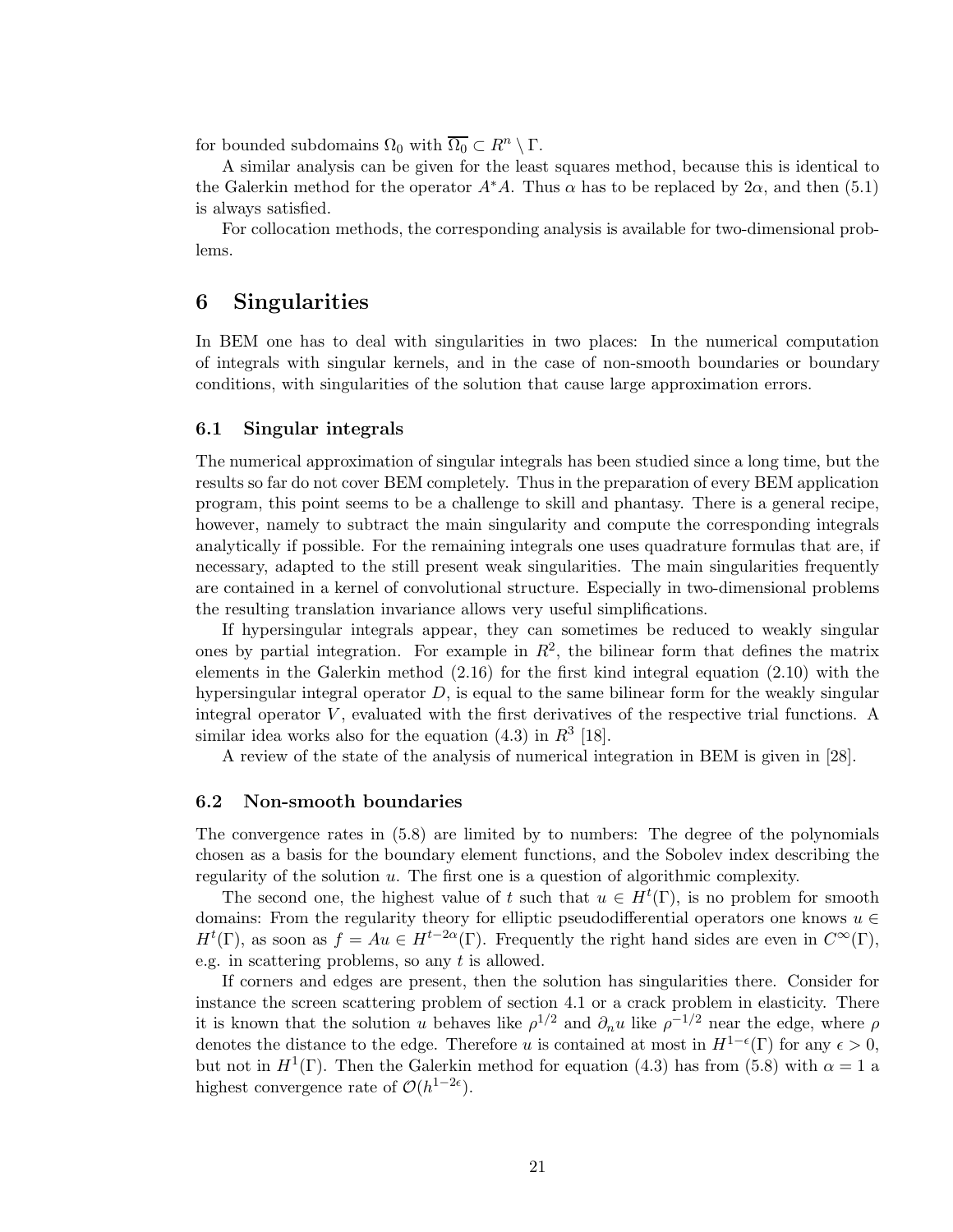If one knows the precise shape of the singularities, one can design special boundary element functions in order to obtain a better approximation than given by (5.5). Suppose it is known that

$$
u = \beta u^s + u^0,\tag{6.1}
$$

where  $u^s$  is explicitly known, only the constant  $\beta$  and  $u^0$  depend on the given data, and  $u^0$ is regular:  $u^0 \in H^t(\Gamma)$ . Then one can take trial functions of the form

$$
\tilde{u} = \tilde{\beta}u^s + \tilde{u}^0,\tag{6.2}
$$

with the same  $u^s$  and regular boundary elements  $\tilde{u}^0$ .

Then for the best approximation,  $\beta = \tilde{\beta}$ , and hence

$$
||u - \tilde{u}||_{H^s(\Gamma)} \le ch^{t-s} ||u^0||_{H^t(\Gamma)}.
$$

Thus the convergence rate is solely determined by the regular part  $u^0$ .

Decompositions as in (6.1) are known for two-dimensional domains with corners [13], where the singularities have the form

$$
u^{s} = \sum_{j=1}^{J} \sum_{k=0}^{k_{j}} c_{jk} \rho^{\alpha_{j}} (\log \rho)^{k}.
$$

Here  $\rho$  is the distance to the corner points and  $\alpha_i$  are some complex numbers depending on the corner angles and the "Mellin symbol" of the integral operator. They are given as zeros of some analytic function, the multiplicities being  $k_j + 1$ . As an example, in the Dirichlet and Neumann problem in potential theory,  $\alpha_i$  has the form

$$
\alpha_j = \frac{l\pi}{\omega_i} + m,
$$

where l and m are integers and  $\omega_i$  is the angle at the *i*-th corner point.

Singularities in three-dimensional problems are more complicated and are the subject of a currently very active field of research. As an example, consider the screen scattering or crack problem as above. There one has (6.1) with

$$
u^s = \rho^{1/2}
$$

with  $\rho$  the distance to the edge, but now  $\beta = \beta(s)$  is a function of the parameter s on the edge curve. Thus  $\beta$  itself has to be approximated by one-dimensional finite element functions on this curve. One can show [23] that for smooth data one has  $u^0 \in H^{2-\epsilon}(\Gamma)$  for any  $\epsilon > 0$ . Therefore from (5.8) one can obtain a highest convergence rate of  $\mathcal{O}(h^{3-2\epsilon})$  for the augmented Galerkin procedure with trial functions (6.2).

### 7 Coupling of FEM and BEM

If the coefficients of the differential operator are not constant, then in general a fundamental solution is not known and therefore *pure* BEM cannot be applied. Frequently, however, the inhomogeneities are contained in a subdomain  $\Omega_1$ , whereas the system in the other part  $\Omega_2$  of the domain  $\Omega$  is described by a differential operator with constant coefficients whose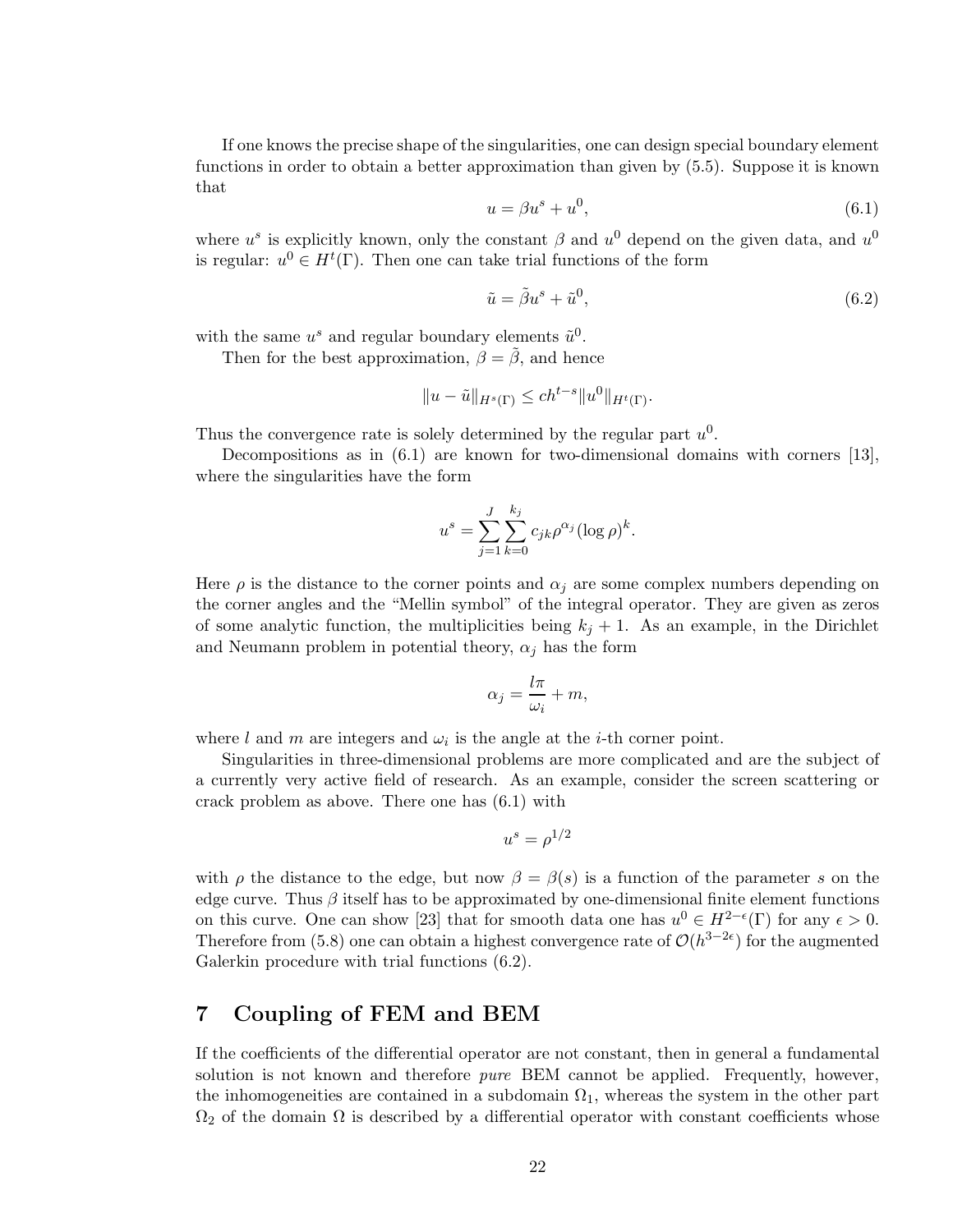fundamental solution is known. For example, in problems on unbounded domains  $\Omega$  the inhomogeneities are frequently appearing only in a bounded domain  $\Omega_1$ .

In this situation, a coupling of FEM on  $\Omega_1$  and BEM on  $\Omega_2$  can be used. Such couplings are popular in applications, see [9]. For the case of potential theory, also a mathematical analysis including error estimates is available. Recently, more general equations and systems, in particular those of linear elasticity, have been investigated, see [27, 26] for a survey.

Most coupling methods yield nonsymmetric matrices which is unpleasant for both the application and the error analysis. In the case of elasticity theory in [26] for example, the assumption has to be made that the ratio of the meshwidths in the domain  $\Omega_1$  for FEM and on the coupling boundary for BEM tends either to zero or to infinity in order to prove convergence.

Here I describe a symmetrical method which, in case of selfadjoint boundary value problems, yields symmetric matrices and allows a very simple error analysis. For simplicity, only the Dirichlet problem for second order strongly elliptic systems will be treated, but the general case of higher order operators and other boundary conditions as in section 3 presents no principal difficulty. More precisely, the problem is as follows:

The domain  $\Omega$  is decomposed into

$$
\Omega = \Omega_1 \cup \Gamma_c \cup \Omega_2,
$$

where  $\overline{\Gamma_c} := \partial \Omega_1 \cap \partial \Omega_2$  is the coupling boundary. We write further  $\Gamma_j := \partial \Omega_j \setminus \Gamma_c \quad (j = 1, 2)$ , and allow  $\Gamma_1$  or  $\Gamma_2$  to be empty, as e.g. if  $\Omega_1$  and  $\Omega_2$  are the interior and exterior of a closed boundary  $\Gamma_c$ . On the other hand, also nonclosed  $\Gamma_1$ ,  $\Gamma_2$ , and  $\Gamma_c$  are allowed, as e.g. if  $\Omega_1$  and  $\Omega_2$  are two adjacent rectangles.

We consider the differential equations

$$
P_j u_j = f_j \quad \text{in } \Omega_j \quad (j = 1, 2)
$$
\n
$$
(7.1)
$$

with boundary conditions

$$
u_j = g_j \quad \text{on } \Gamma_j \quad (j = 1, 2) \tag{7.2}
$$

and the interface conditions

$$
\begin{array}{rcl}\nu_1 & = & u_2 \\
\partial_{\nu_1} u_1 & = & \partial_{\nu_2} u_2\n\end{array}\n\bigg\} \text{ on } \Gamma_c.\n\tag{7.3}
$$

Here  $P_1$  and  $P_2$  are second order (matrix-valued) operators as in (3.6), and  $\partial_{\nu_1}$  and  $\partial_{\nu_2}$  are the respective conormal derivatives, which may be different. The normal vector is exterior to  $\Omega_1$  and interior to  $\Omega_2$ . The given data are  $f_j$  on  $\Omega_j$  and  $g_j$  on  $\Gamma_j$ . For simplicity, we assume that  $f_2 \equiv 0$ ,  $g_1 \equiv 0$  and that  $P_2$  contains no first order differential operators. More essentially, we also require that a fundamental solution  $G_2$  for  $P_2$  is known, so that in  $\Omega_2$  we have the representation formula (3.10)

$$
u_2(x) = \int_{\partial \Omega_2} \left( (\widetilde{\partial_{\nu(y)}} G(x, y)^\top)^\top v(y) - G(x, y)\varphi(y) \right) d\sigma(y), \tag{7.4}
$$

where  $v := u_{2|\partial \Omega_2}$ ,  $\varphi := \partial_{\nu_2} u_{2|\partial \Omega_2}$ . Taking Cauchy data in (7.4), one finds the relations on  $\partial\Omega_2$ 

$$
v = -A\varphi + Bv \tag{7.5}
$$

$$
\varphi = C\varphi - Dv \tag{7.6}
$$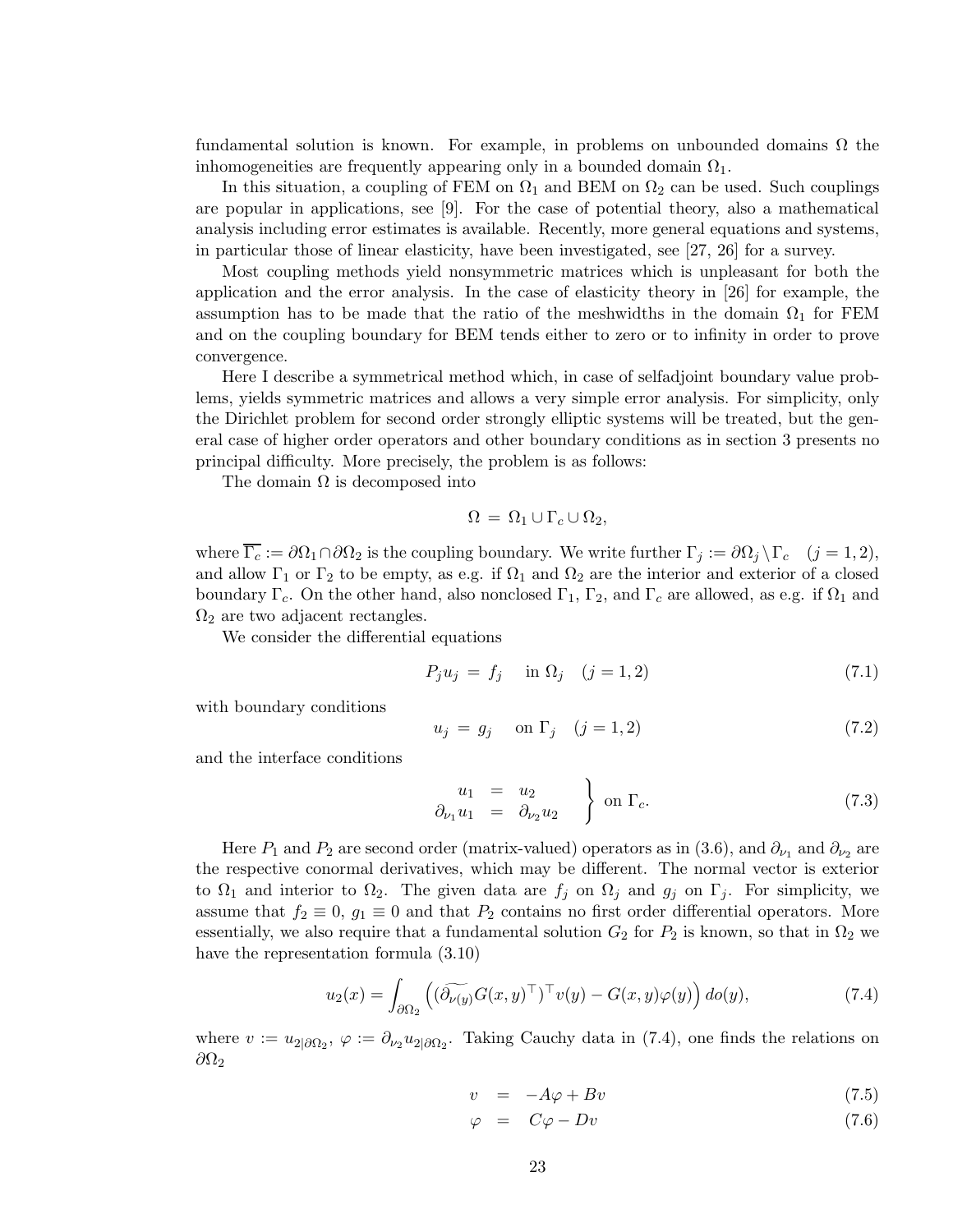which define the integral operators A, B, C, D, constituting the Calderón projector on  $\Omega_2$ . In the case of potential theory, we have with the notation of section 2

$$
\left(\begin{array}{cc} -A & B \\ C & -D \end{array}\right) = \left(\begin{array}{cc} -V & \frac{1}{2} + K \\ \frac{1}{2} - K' & -D \end{array}\right) .
$$

On  $\Omega_1$  we have the first Green formula (3.7)

$$
\Phi_{\Omega_1}(u_1, w) - \int_{\partial \Omega_1} (\partial_{\nu_1} u_1)^\top w \, do = \int_{\Omega_1} f_1^\top w \, dx \tag{7.7}
$$

for all  $w \in H^1(\Omega_1)$ . If we assume that  $u_1$  satisfies the boundary condition (7.2) on  $\Gamma_1$  and the test function  $w$  satisfies the corresponding homogeneous boundary condition

$$
w \in H_0^1(\Omega_1) := \{ w \in H^1(\Omega_1) \, | \, w_{|\Gamma_1} = 0 \},\tag{7.8}
$$

then (7.7) is just the weak formulation of the boundary value problem on  $\Omega_1$ , if  $\partial_{\nu_1} u_1$  is given on  $\Gamma_c$ .

Now the common coupling method [9] can be described as follows: Solve (numerically) one of the equations (7.5), (7.6) for  $\varphi$  in terms of v and insert the resulting expression for  $\partial_{\nu_2}u_{2|\Gamma_c} = \partial_{\nu_1}u_{1|\Gamma_c}$  in terms of  $u_{1|\Gamma_c}$  into (7.7). Then (7.7) has a familiar variational form to which FEM can be applied. This works particularly nice if a *Green function*  $G_2$  for  $\Omega_2$  is known. Then (7.6) is simply

$$
\varphi = -Dv,
$$

and inserting this into (7.7) gives

$$
\Phi_{\Omega_1}(u_1, w) + \int_{\Gamma_c} w^\top D(u_{1|_{\Gamma_c}}) do = \int_{\Omega_1} f_1^\top w \, dx - \int_{\Gamma_c} w^\top Dg_2 \, do. \tag{7.9}
$$

Here the bilinear form on the left hand side satisfies a Gårding inequality in  $H^1(\Omega_1)$  if  $P_1$  and  $P_2$  are strongly elliptic, and it is symmetric and positive definite if  $P_1$  and  $P_2$  are in addition selfadjoint. Thus one obtains immediately that every conforming Galerkin method for (7.9) converges with optimal order. This method is successfully applied e.g. in plasma physics, see [1].

If a Green function for  $\Omega_2$  is not known then one introduces

$$
\varphi = \partial_{\nu_2} u_{2|\partial\Omega_2}
$$

as an additional unknown. The common method then takes a weak formulation of the first equation(7.5) on the boundary together with  $(7.7)$  and the coupling conditions  $(7.3)$  to form a system which is discretized by approximating  $u_1$  with finite elements in the domain  $\Omega_1$  and  $\varphi$  with boundary elements on the boundary  $\partial\Omega_2$ . The resulting matrix is not symmetric, and one does not have a Gårding inequality except for scalar equations.

One obtains a symmetrical method if one adds to (7.7) weak forms of both equations (7.5) and (7.6) on the boundary. Thus we define the following bilinear form

$$
a(u, \varphi; w, \psi) := \Phi_{\Omega_1}(u, w)
$$
  
+ 
$$
\int_{\Gamma_c} \left\{ w^\top D(u_{|\Gamma_c}) - w^\top C \varphi - \psi^\top u + \psi^\top B(u_{|\Gamma_c}) \right\} d\sigma \qquad (7.10)
$$
  
- 
$$
\int_{\partial \Omega_2} \psi^\top A \varphi \, d\sigma
$$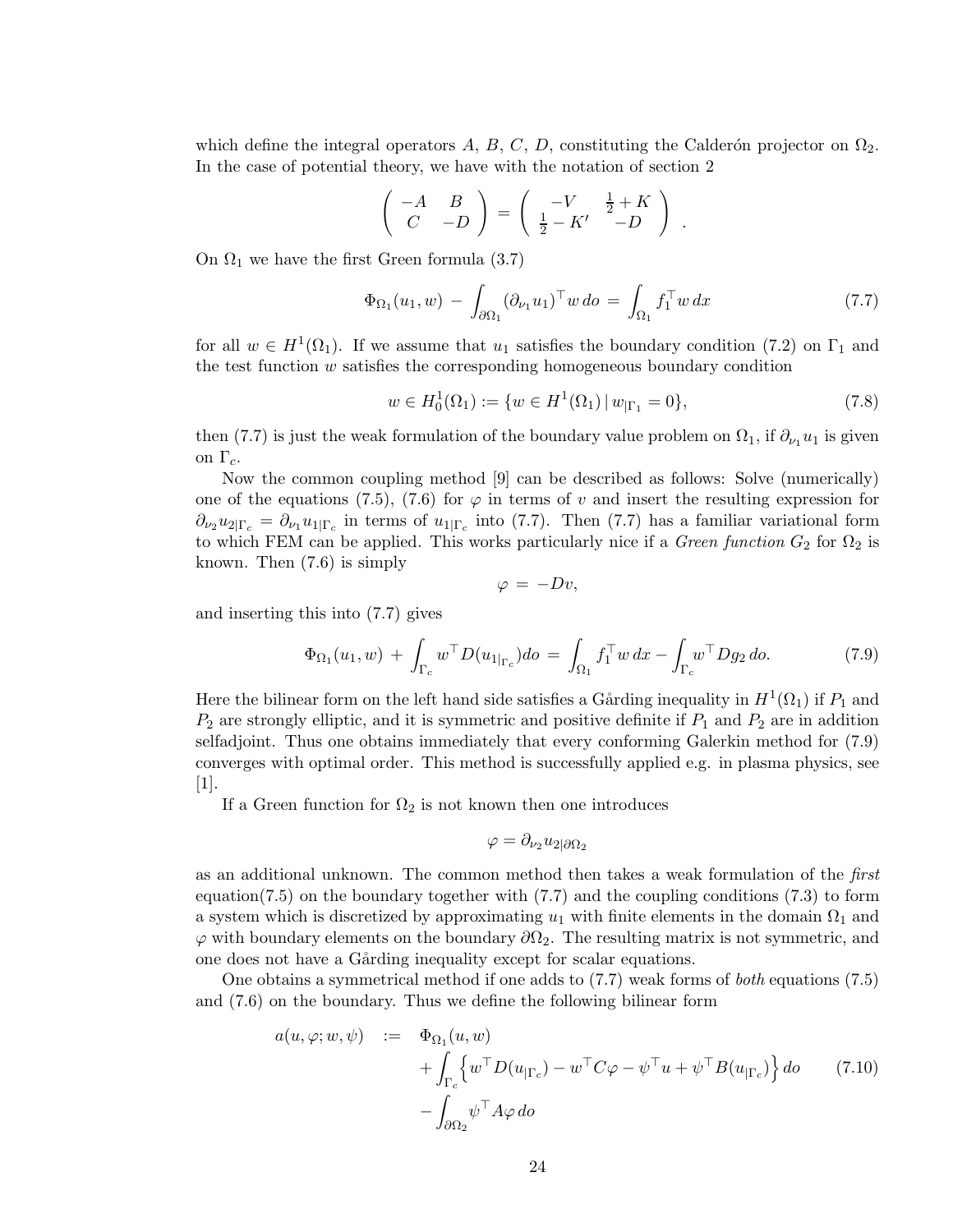for  $u, w \in H_0^1(\Omega_1)$ ;  $\varphi, \psi \in H^{-\frac{1}{2}}(\partial \Omega_2)$ . The given data  $f_1 \in H^{-1}(\Omega_1)$ ,  $g_2 \in \tilde{H}^{\frac{1}{2}}(\Gamma_2)$  (note  $f_2 = 0, g_1 = 0$  define the linear form

$$
\ell(w,\psi) := \int_{\Omega_1} f_1^{\top} w \, dx + \int_{\Gamma_2} \psi^{\top} g_2 \, do - \int_{\partial \Omega_2} \psi^{\top} B g_2 \, do - \int_{\Gamma_c} w^{\top} D g_2 \, do. \tag{7.11}
$$

We consider the variational equation for  $(u, \varphi) \in H_0^1(\Omega_1) \times H^{-\frac{1}{2}}(\partial \Omega_2)$ 

$$
a(u, \varphi; w, \psi) = \ell(w, \psi) \quad \forall (w, \psi) \in H_0^1(\Omega_1) \times H^{-\frac{1}{2}}(\partial \Omega_2). \tag{7.12}
$$

The corresponding Galerkin scheme is:

Find  $(u_h, \varphi_h) \in H_h^1 \times H_h^{-\frac{1}{2}}$  such that

$$
a(u_h, \varphi_h; w, \psi) = \ell(w, \psi) \quad \forall (w, \psi) \in H_h^1 \times H_h^{-\frac{1}{2}}.
$$
\n
$$
(7.13)
$$

We can then show the following theorem, and we give a proof here, because the method is apparently new.

**Theorem 7.1** Let  $P_1$  and  $P_2$  be strongly elliptic, let  $P_2$  have a selfadjoint principal part, and let the problem  $(7.1)$ – $(7.3)$  be uniquely solvable. Then the weak solution of  $(7.12)$  exists and defines a solution of  $(7.1)$ – $(7.3)$ , where  $u_1 = u$  and  $u_2$  is given by  $(7.4)$ . Furthermore every Galerkin scheme (7.13) with approximating finite dimensional spaces  $H_h^1 \subset H_0^1(\Omega_1)$ ,  $H_h^{-\frac{1}{2}} \subset H^{-\frac{1}{2}}(\partial \Omega_2)$  converges with optimal order. If  $P_1$  and  $P_2$  are selfadjoint, then so are the bilinear form a in (7.12) and the stiffness matrix of the Galerkin scheme (7.13).

**Proof.** We assume everything to be real-valued, and we make a simplifying assumption which in general is satisfied modulo compact perturbations:

 $P_2$  is selfadjoint, and the Dirichlet problem in  $\Omega_2$  is solvable.

This implies that the operators A and D are selfadjoint and that the following lemma holds (which is evident in potential and elasticity theory):

**Lemma 7.2** Under the present assumptions, the adjoint  $B'$  of the operator  $B$  in (7.5) is  $1 - C$  with C from  $(7.6)$ .

We omit the proof which uses the first Green formula in  $\Omega_2$ .

Now assume that  $(7.12)$  holds. For  $w = 0$  this is

$$
\int_{\partial\Omega_2} \psi^\top \{ (B-1)v - A\varphi \} do = 0 \quad \forall \psi \in H^{-\frac{1}{2}}(\partial\Omega_2),
$$

where

$$
v = \begin{cases} u & \text{on} \quad \Gamma_c \\ g_2 & \text{on} \quad \Gamma_2. \end{cases}
$$

Thus v and  $\varphi$  satisfy the relation (7.5) and hence are Cauchy data of the function  $u_2$  defined by (7.4). Hence also the relation (7.6) is satisfied.

From this we find

$$
a(u, \varphi; w, \psi) - \ell(w, \psi) = \Phi_{\Omega_1}(u, w) + \int_{\Gamma_c} \left\{ w^\top D(u_{\Gamma_c}) - w^\top (\varphi + Dv) \right\} do
$$

$$
- \int_{\Omega_1} f_1^\top w \, dx + \int_{\Gamma_c} w^\top Dg_2 \, do
$$

$$
= \Phi_{\Omega_1}(u, w) - \int_{\Gamma_c} w^\top \varphi \, do - \int_{\Omega_1} f_1^\top w \, dx.
$$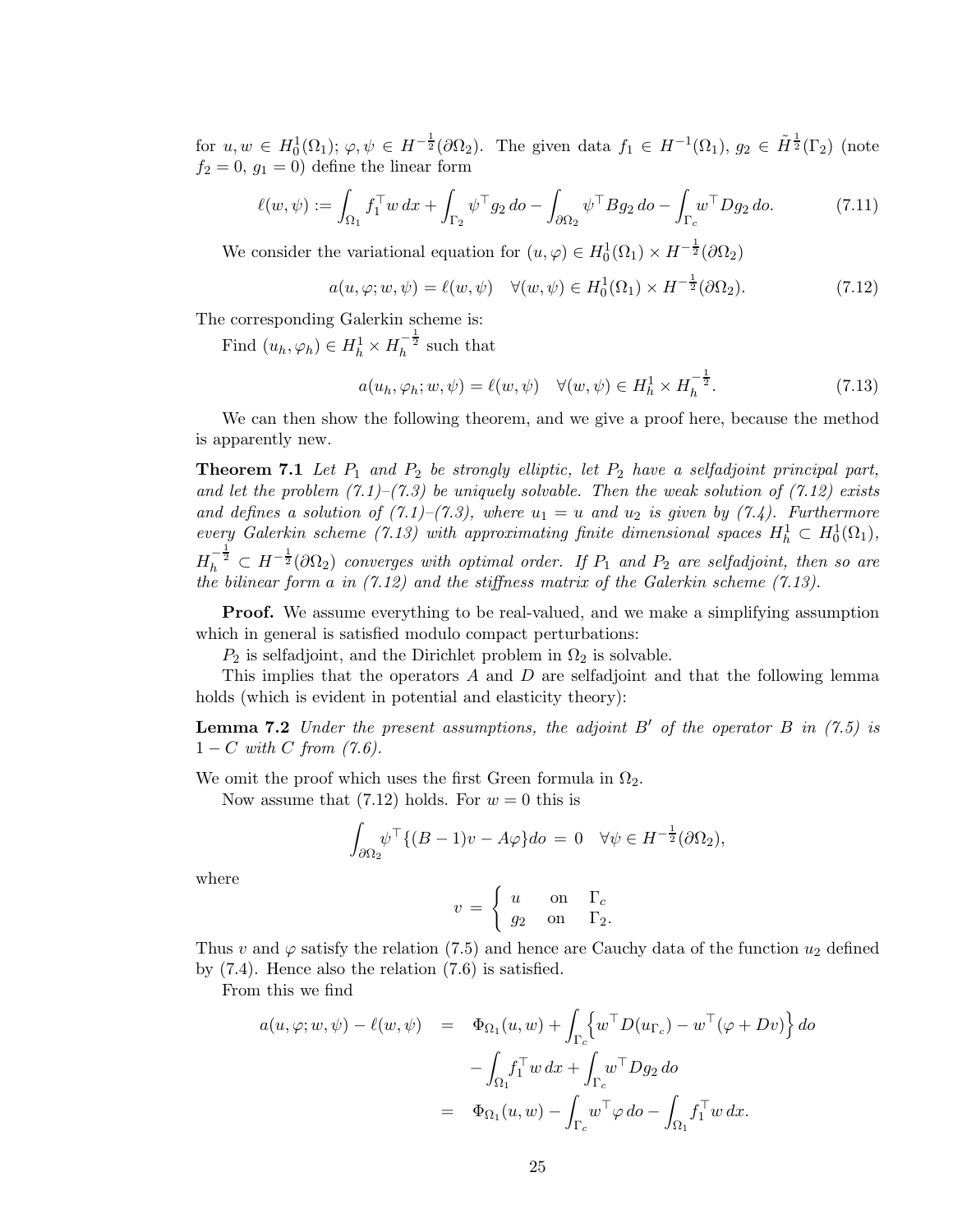Thus (7.7) holds for all  $w \in H_0^1(\Omega_1)$ , with  $\partial_{\nu_1} = \varphi$  on  $\Gamma_c$ . Hence with  $u_1 = u$  we have found a solution of  $(7.1)–(7.3)$ .

The selfadjointness of the bilinear form a follows from that of  $\Phi_{\Omega_1}$  and of the operators A and D and from the lemma.

For the convergence of the Galerkin method we show Babuška's inf-sup-condition. If  $(u, \phi)$  is in the trial space then  $(u, -\phi)$  is in the test space, and we have with the lemma

$$
a(u, \varphi; u, -\varphi) = \Phi_{\Omega_1}(u, u) + \int_{\Gamma_c} u^{\top} D(u_{|\Gamma_c}) do + \int_{\partial \Omega_2} \varphi^{\top} A \varphi do
$$
  
 
$$
\geq c \left( \|u\|_{H^1(\Omega_1)}^2 + \|\varphi\|_{H^{-\frac{1}{2}}(\Omega_1)}^2 \right),
$$

because under the present assumptions the bilinear form  $\Phi_{\Omega_1}$  and the operators D and A are selfadjoint and positive.

### References

- [1] R. Albanese, J. Blum, and O. De Barbieri. On the solution of the magnetic flux equation in an infinite domain. Europhysics Conference Abstracts, 10 D:41–44, 1986.
- [2] I. Babuška and K.Aziz. Survey lectures on the mathematical foundation of the finite element method. In A. K. Aziz, editor, The Mathematical Foundation of the Finite Element Method with Applications to Partial Differential Equations, pages 3–359, Academic Press, New York, 1972.
- [3] C. T. H. Baker. The Numerical Treatment of Integral Equations. Oxford University Press, 1977.
- [4] P. K. Banerjee et al., editors. Developments in Boundary Element Methods, Vols 1,2,3, Applied Science Publishers, London, 1979 ff.
- [5] C. A. Brebbia, editor. Boundary Element Methods, Proc. of the 8th Int. Conf. on BEM, Como 1986, Springer-Verlag, Berlin, 1986.
- [6] C. A. Brebbia, editor. Boundary Element Techniques in Computer-Aided Engineering, Martinus Nijhoff Publishers, Dordrecht, 1984.
- [7] C. A. Brebbia, editor. Progress in Boundary Element Methods, Vol. 1, Springer-Verlag, Berlin, 1981.
- [8] C. A. Brebbia, editor. Progress in Boundary Element Methods, Vols 1,2,3,4, Springer-Verlag, Berlin, 1981 ff.
- [9] C. A. Brebbia, J. C. F. Telles, and L. C. Wrobel. Boundary Element Techniques. Springer-Verlag, Berlin, 1984.
- [10] G. A. Chandler and I. G. Graham. Product integration-collocation methods for noncompact integral operator equations. 1986. to appear.
- [11] M. Costabel. Boundary Integral Operators on Lipschitz domains: Elementary Results. Preprint 898, TH Darmstadt, 1985. to appear.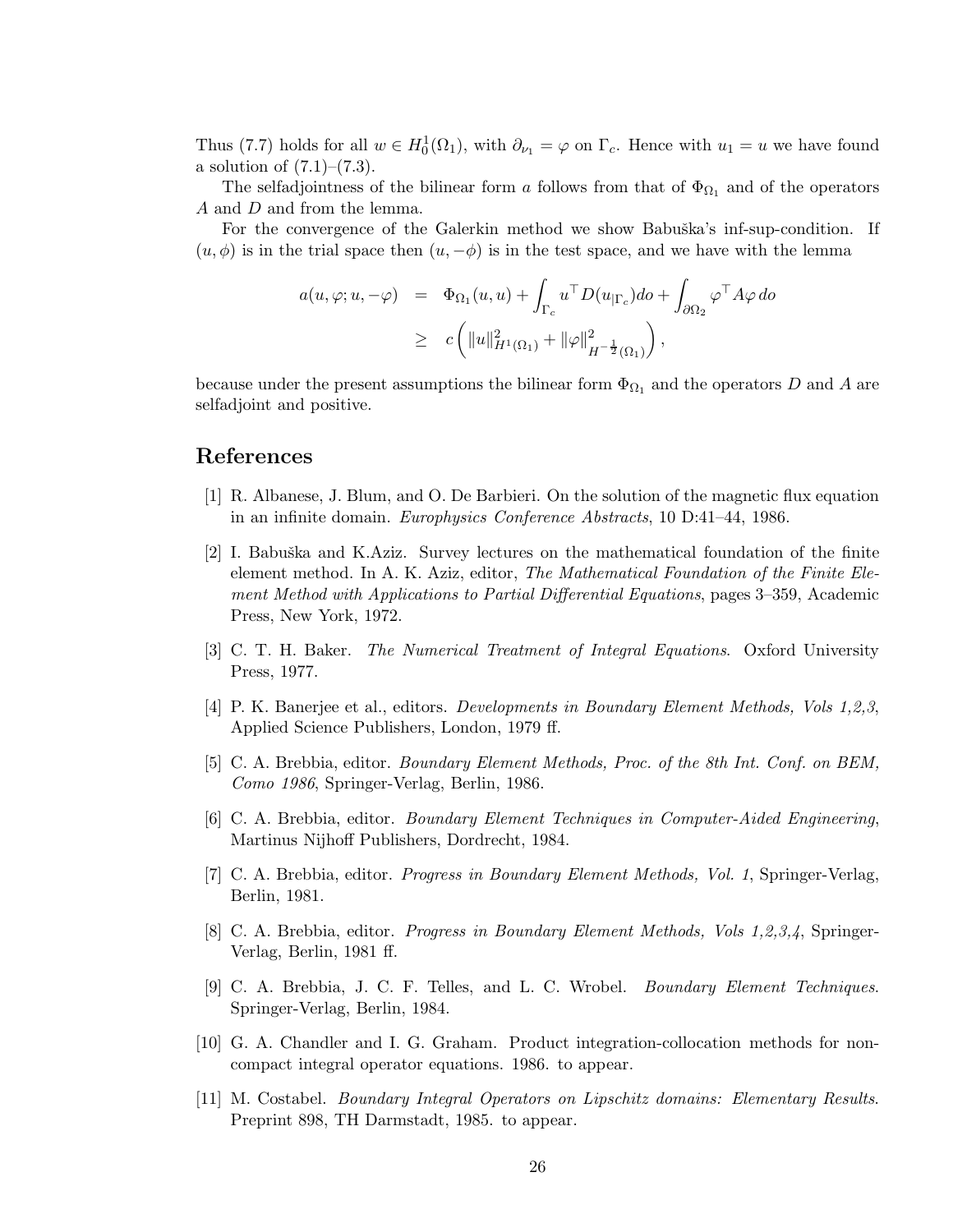- [12] M. Costabel. *Starke Elliptizität von Randintegraloperatoren erster Art*. Habilitationsschrift, Technische Hochschule Darmstadt, 1984.
- [13] M. Costabel and E. P. Stephan. Boundary integral equations for mixed boundary value problems in polygonal domains and Galerkin approximation. In W. Fiszdon and K. Wilmański, editors, *Mathematical Models and Methods in Mechanics 1981*, *Banach* Center Publications Vol. 15, pages 175–251, PWN – Polish Scientific Publishers, Warsaw, 1985.
- [14] M. Costabel and E. P. Stephan. On the Convergence of Collocation Methods for Boundary Integral Equations on Polygons. Preprint 982, TH Darmstadt, 1986. to appear in Math. Comp.
- [15] M. Costabel and W. L. Wendland. Strong Ellipticity of Boundary Integral Operators. Preprint 889, TH Darmstadt, 1985. J. Reine Angew. Math. 372:34–63, 1986.
- [16] J. Dieudonné. *Eléments d'Analyse*. Volume 8, Gauthier-Villars, Paris, 1978.
- [17] J. Mackerle and T. Andersson. Boundary element software in engineering. Advances in Eng. Software, 6:66–102, 1984.
- [18] J. C. Nedelec. Integral equations with non integrable kernels. Integral Equations Oper. Theory, 5:562–572, 1982.
- [19] B. E. Petersen. Introduction to the Fourier Transform and Pseudodifferential Operators. Pitman, Boston, 1983.
- [20] H. Schippers. Multigrid methods for boundary integral equations. Numer. Math., 46:351– 363, 1985.
- [21] E. Stephan and W. L. Wendland. Remarks to Galerkin and least squares methods with finite elements for general elliptic problems. Manuscripta Geodaetica, 1:93–123, 1976.
- [22] E. P. Stephan. Boundary Integral Equations for Mixed Boundary Value Problems, Screen and Transmission Problems in  $R^3$ . Habilitationsschrift, Technische Hochschule Darmstadt, 1984.
- [23] E. P. Stephan. Boundary integral equations for screen problems in  $R^3$ . Integral Equations Oper. Theory, 9, 1986.
- [24] W. L. Wendland. Bemerkungen zu Randelementmethoden und ihren mathematischen und numerischen Aspekten. GAMM-Mitteilungen, 2:3–27, September 1986.
- [25] W. L. Wendland. Boundary element methods and their asymptotic convergence. In P. Filippi, editor, Theoretical Acoustics and Numerical Techniques, CISM Courses 277, pages 135–216, Springer-Verlag, Wien, New York, 1983.
- [26] W. L. Wendland. On Asymptotic Error Estimates for Combined BEM and FEM. Lecture Notes, Udine, September 1986.
- [27] W. L. Wendland. On asymptotic error estimates for the combined boundary and finite element method. In R. P. Shaw et al., editors, Innovative Numerical Methods in Engineering, pages 55–70, Springer-Verlag, Berlin, 1986.